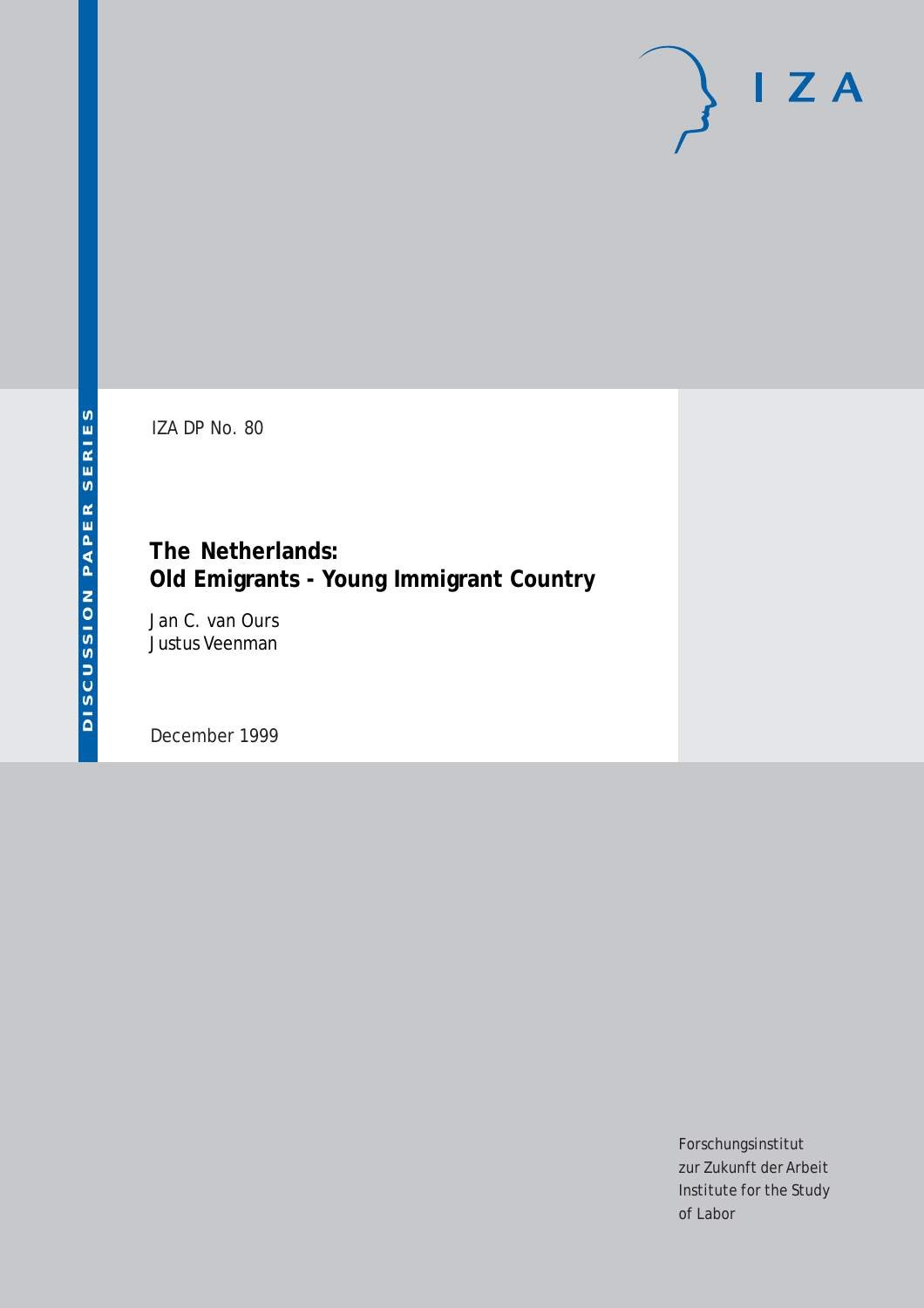# **The Netherlands: Old Emigrants – Young Immigrant Country**

# **Jan C. van Ours**

Department of Economics, Tilburg University, CentER, Institute for Labour Studies (OSA), and CEPR

# **Justus Veenman**

Department of Economics, Erasmus University Rotterdam, Institute for Sociological and Economic Research (ISEO) and Tinbergen Institute

# Discussion Paper No. 80 December 1999

IZA

P.O. Box 7240 D-53072 Bonn **Germany** 

Tel.: +49-228-3894-0 Fax: +49-228-3894-210 Email: iza@iza.org

This Discussion Paper is issued within the framework of IZA's research area Mobility and Flexibility of Labor Markets. Any opinions expressed here are those of the author(s) and not those of the institute. Research disseminated by IZA may include views on policy, but the institute itself takes no institutional policy positions.

The Institute for the Study of Labor (IZA) in Bonn is a local and virtual international research center and a place of communication between science, politics and business. IZA is an independent, nonprofit limited liability company (Gesellschaft mit beschränkter Haftung) supported by the Deutsche Post AG. The center is associated with the University of Bonn and offers a stimulating research environment through its research networks, research support, and visitors and doctoral programs. IZA engages in (i) original and internationally competitive research in all fields of labor economics, (ii) development of policy concepts, and (iii) dissemination of research results and concepts to the interested public. The current research program deals with (1) mobility and flexibility of labor markets, (2) internationalization of labor markets and European integration, (3) the welfare state and labor markets, (4) labor markets in transition, (5) the future of work, (6) project evaluation and (7) general labor economics.

IZA Discussion Papers often represent preliminary work and are circulated to encourage discussion. Citation of such a paper should account for its provisional character.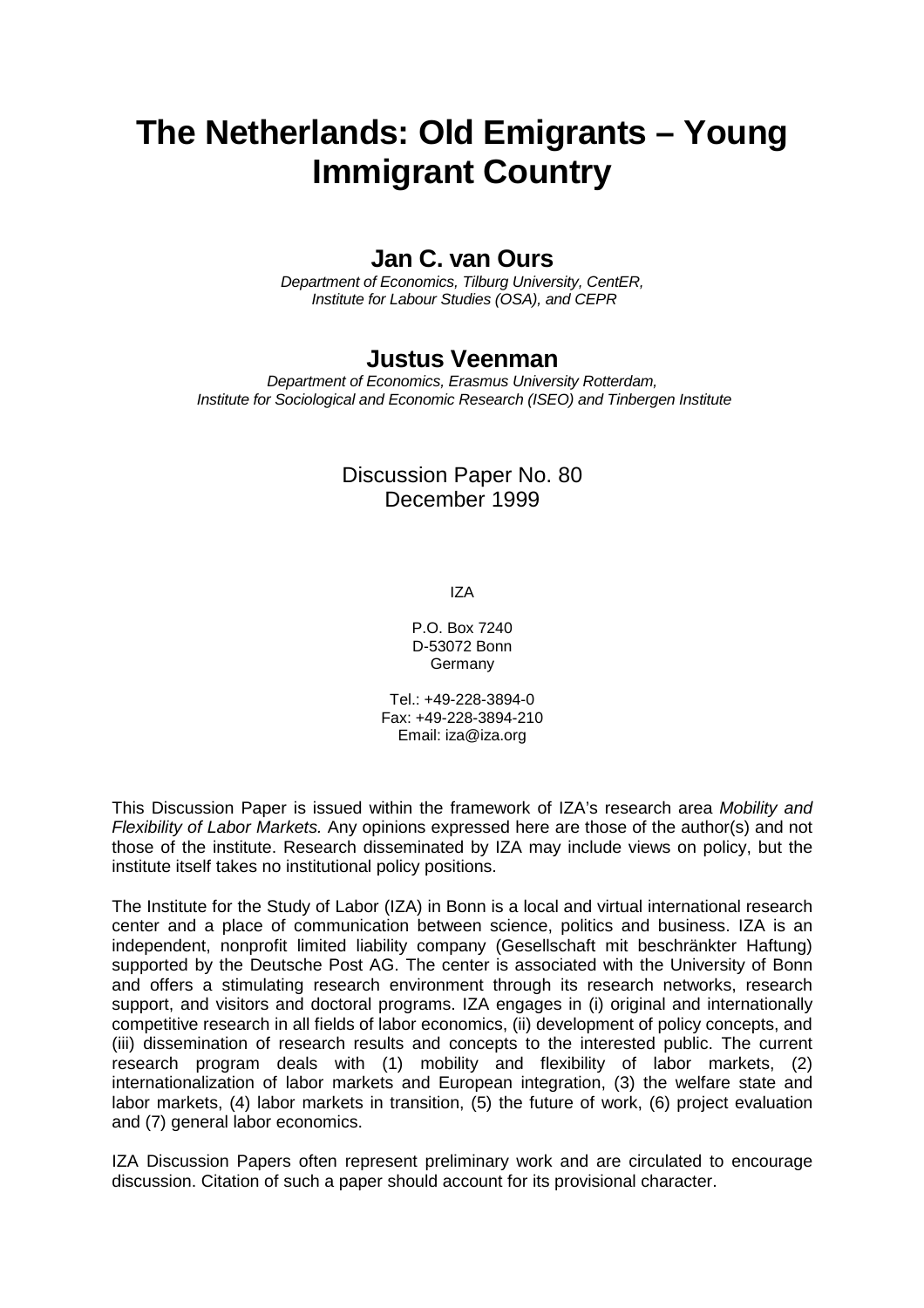IZA Discussion Paper No. 80 December 1999

# **ABSTRACT**

# **The Netherlands: Old Emigrants – Young Immigrant Country\***

Since the mid 1960s the Netherlands has an immigration surplus, mainly because of manpower recruitment from Turkey and Morocco and because of immigration from the former Dutch colony of Surinam. Immigrant workers have a weak labour market position, which is mainly related to their educational level and language skills. Children and grandchildren of immigrants are expected to have better chances to integrate into Dutch society. Nevertheless, specific policy measures are needed to avoid social exclusion of current immigrant workers.

JEL Classification: J15, J61

Keywords: Immigration, ethnic minorities, immigrant workers

Jan C. van Ours Department of Economics Tilburg University P.O. Box 90501 5000 LE Tilburg The Netherlands Email: vanours@kub.nl

 $\overline{\phantom{a}}$ 

This paper was presented at the conference on "European Migration: What Do We Know?" München 14/15 November 1997. The authors thank the participants of this conference for critical remarks on a previous version of the paper.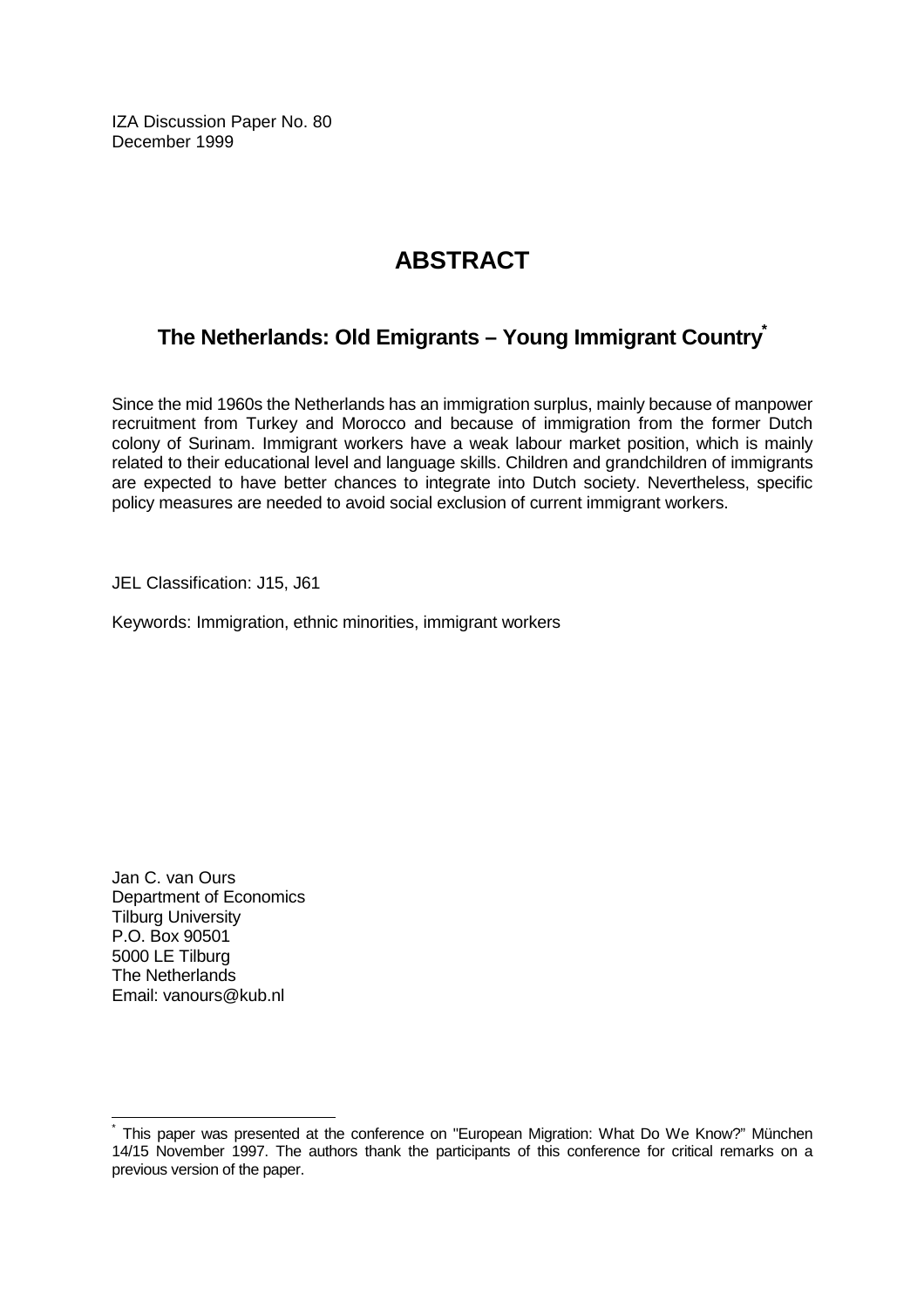### **1. INTRODUCTION**

In the course of the twentieth century the Netherlands changed from an emigrant to an immigrant country. After the Second World War in terms of immigration there are three distinct periods in time. The first period is characterised by the de-colonisation of Indonesia, as a consequence of which Moluccans and Dutch-Indonesian people came to the Netherlands. The second period is that of manpower recruitment, during which mainly Turks and Moroccans arrived. In this period the independence of Surinam also caused a large immigration. The final period is the period where immigration is mainly connected to family re-unification and to (political) refugees and asylum seekers.

 Now, at the end of the twentieth century about 1.5 million people live in the Netherlands, who by their own birthplace or that of at least one of their parents are considered to be immigrants. Altogether, they comprise about 10% of the Dutch population. As counted in 1996 the largest groups of immigrants are the Surinamese (280,000), the Turks (270,000), the Moroccans (225,000), the Antilleans (95,000) and the Yugoslavians (55,000). Those from the southern European countries comprise about 85,000 people, who have different nationalities. Even more diversity of nationality is found among the political refugees, who comprise about 150,000 persons. As far as immigrants are concerned we focus on Turks, Moroccans, Surinamese and Antilleans.

 On average, the labour market position of immigrant workers is not as strong as that of native Dutch workers. The immigration of the past decades originates from two rather different processes. The de-colonisation caused peaks in immigration in specific years while the hiring of immigrant workers - because of cyclical labour shortages - turned out to have a structural character. Current labour market problems are to some extent related to the shift in immigration from a business cycle phenomenon to a structural process. In the 1960s immigrant workers were hired because the Dutch labour market was booming. The immigrant workers got jobs in industries with low paid labour. Since these industries were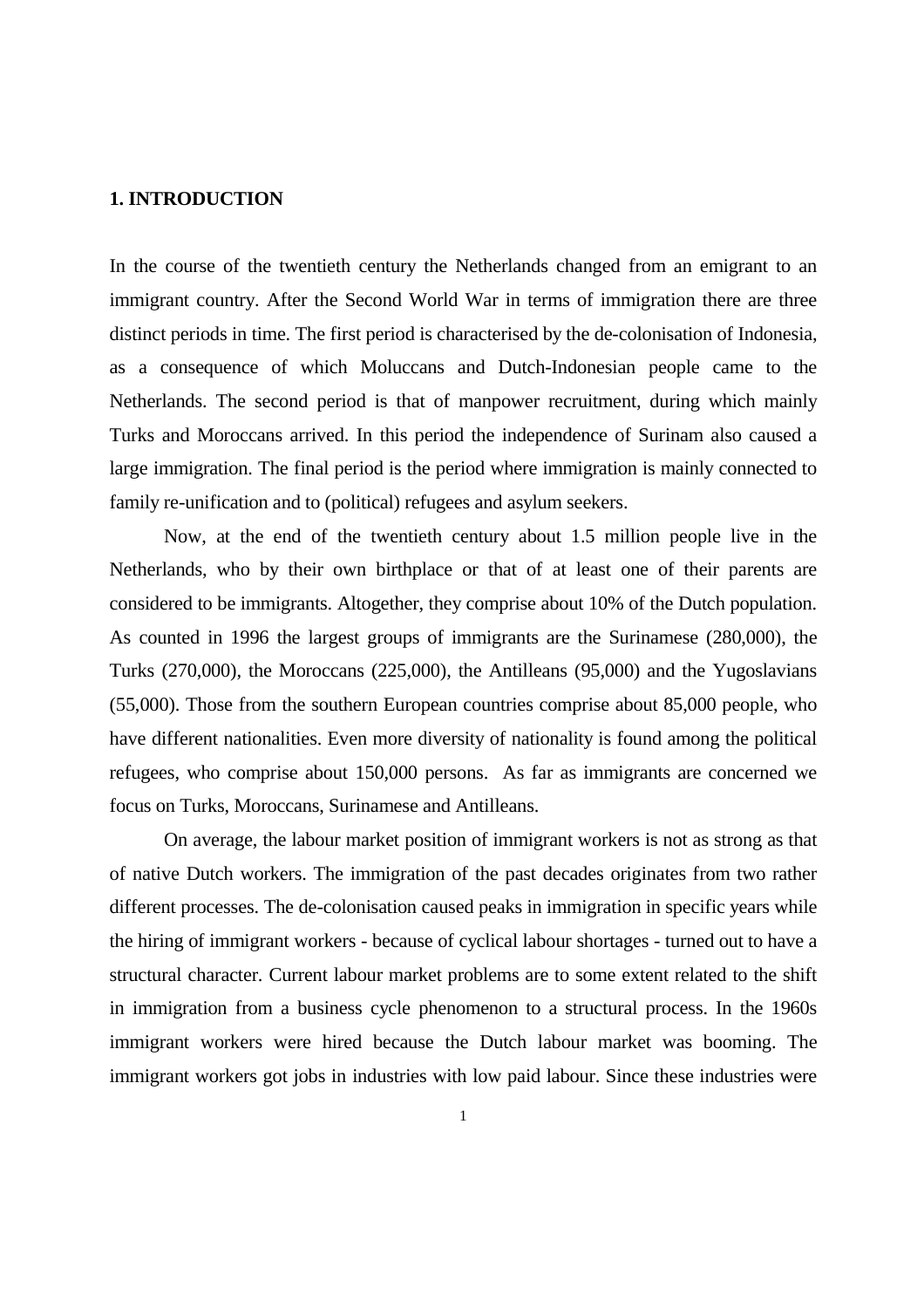particularly hit by the economic recession of the 1980s, many immigrant workers lost their jobs to become long term unemployed.

 After a period of high unemployment in the early 1980s and a mild decline in the late 1980s, the Netherlands is among the few European countries that experienced a rapid decline of unemployment in the past few years. Whereas in the beginning of the 1990s (registered) unemployment rate went up from 5.9% in 1990 to 7.0% in 1995, it went down in recent years, to 4.0% in 1998. As we will describe in more detail below unemployment rates of immigrant workers went down as well. However, since the level of the unemployment rates of immigrant workers is far above that of native Dutch workers, we think that there is still need for specific labour market policies with a focus on immigrant workers.

 In this paper we give an overview of migration with a focus on immigration. We discuss immigration policy, the socio-economic position of immigrants, the consequences of immigration for the Dutch labour market and labour market policy. The paper is set up as follows. In section 2 we give the stylised facts of population growth, migration and migration policies. In section 3 we describe the labour market position of immigrants in terms of education, earnings, employment, unemployment and mobility. In section 4 we discuss immigration policy, the economic effects of immigration and integration policies. Due to changing circumstances the focus of government policy has changed substantially over time. Section 5 concludes.

### **2. MIGRATION: STYLISED FACTS**

### *2.1 Population growth and migration (1900-1995)*

To put migration in perspective with respect to the population growth in the Netherlands we first discuss the evolution of the birth surplus. Table 1 presents an overview of population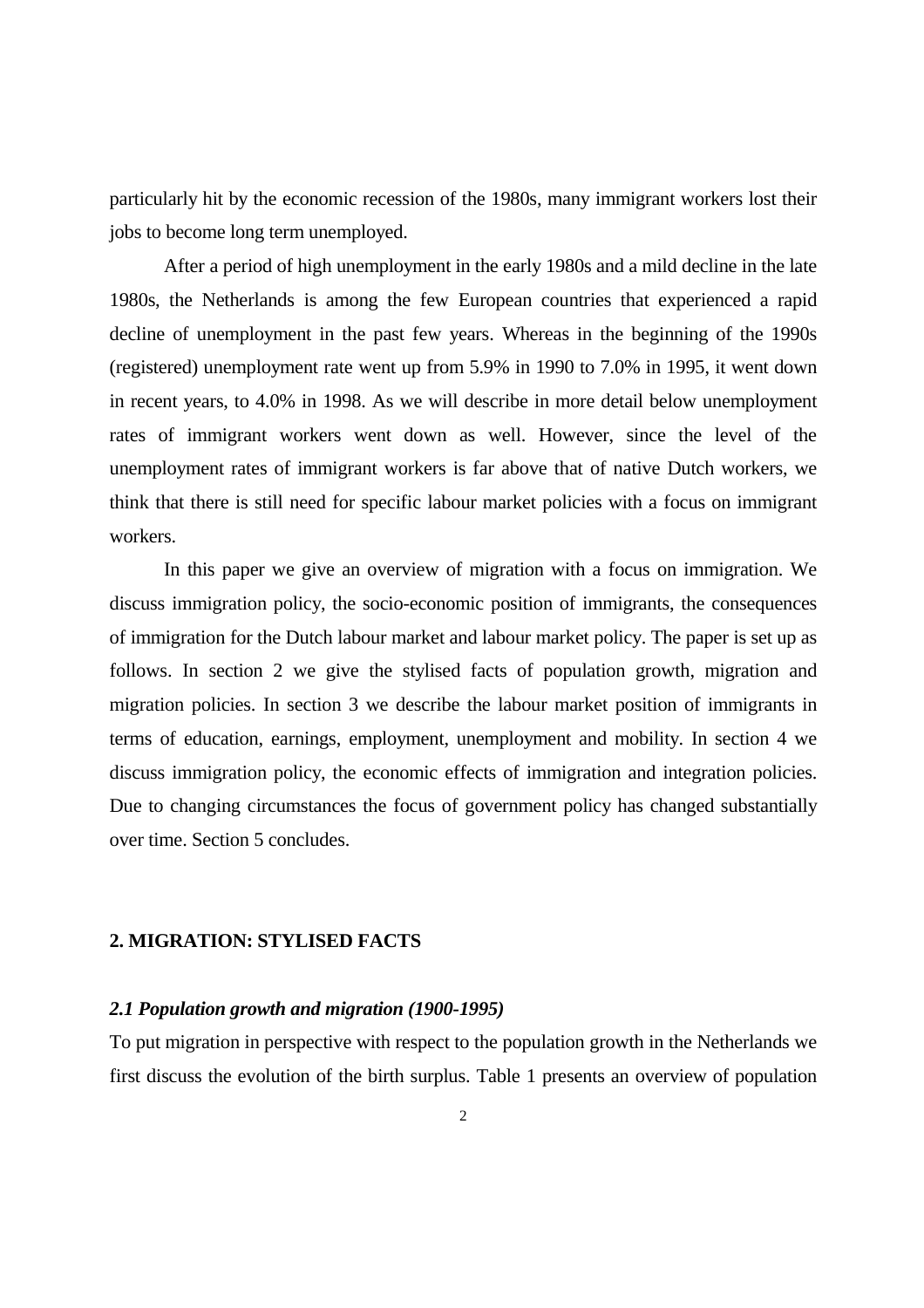growth and migration in the Netherlands in the twentieth century. We distinguish four subperiods. The first period, pre Second World War, has about the same annual number of births of approximately 175,000 as the last period, from 1976 onwards. The second period, from the end of the Second World War to the mid sixties, has the highest annual number of births, with 240,000 about 35% higher than the amount of the first and the last period. The period from mid sixties to mid seventies has an annual number of births of 225,000. With respect to the annual number of deaths there is not much change over time. Before the Second World War this number is smaller than thereafter, but this has to do with the much smaller population.

 The annual birth surplus in the first decades after the Second World War is more than twice as high as the annual birth surplus before the war. After that, the birth surplus declines rapidly until in the last two decades it is just a little less than 40% of the post war decades. Figure 1 illustrates the evolution of the annual birth surplus over the century. There are clearly two dips during both world wars and there is a definite post second World War baby boom in 1946. Probably the most striking elements of Figure 1 are the sudden major changes in the birth surpluses with a quite constant level before and after the change. The birth surplus before and after the Second World War is constant, but with a big difference in level. The high birth surplus of the 1950s and 1960s changes in a few years to a substantial lower level in the second half of the 1970s, the 1980s and the 1990s.

With respect to immigration Table 1 shows that over time there is a gradual increase, while for emigration after the Second World War there is a steady level of about 60,000 per year. This combination causes the annual emigration surplus of 7,000 in the first decades after the Second World War to turn into an annual immigration surplus of 35,000 in the past two decades.

 All in all, the demographic developments have caused the Dutch population growth to decrease from about 150,000 per year after the Second World War to about 100,000 per year in the past decades. Whereas the first number is fully due to a net birth surplus, 35% of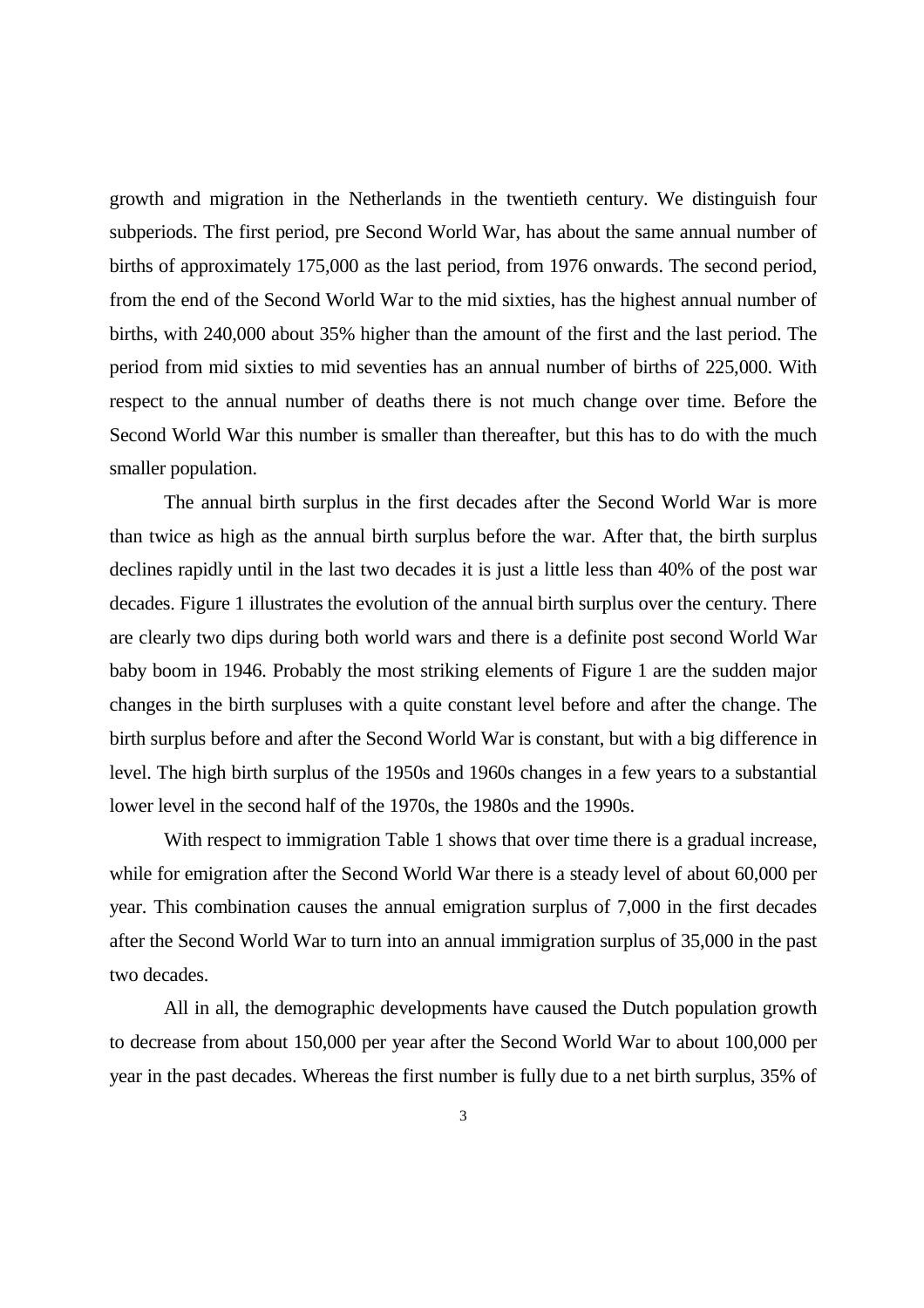the latter number is due to an immigration surplus.

 Migration within the Netherlands is somewhat higher after the Second World War than it was before, and substantially higher from the mid sixties onward. Since then every year an average of about 600,000 families move from one municipality to the other.

### *2.2 Dutch colonies independent (1946-1963)*

Like many other European countries the Netherlands looses part of its colonies in the decades after the Second World War. In 1946, a first wave of about 70,000 immigrants comes from Indonesia to the Netherlands, followed by a somewhat smaller second wave of 60,000 in 1950 after Indonesia became independent. A third wave of 40,000 immigrants comes from Indonesia after this country nationalised its firms, many of which where until then owned by Dutchmen. Apart from Dutch people returning to the Netherlands, there are also many indigenous people from the colony, especially Moluccans who served in the Dutch colonial army and who leave their home country. Figure 3 shows the evolution of the immigration from Indonesia over time.

### *2.3 Manpower Recruitment (1964-1975)*

After a period of modest economic growth in the 1950s, the Dutch economy booms in the 1960s causing shortages in the labour market. The policy of the Dutch government and Dutch employers is to recruit workers from Mediterranean countries, especially Morocco and Turkey. Figure 4 shows the evolution of the immigration from these two countries. Heijke (1986 and 1987a) estimated an immigration equation on the basis of a cross section of countries for the year 1974. He finds that immigration is positively influenced by the size of employment in the country of destination, the size of the population between 15 and 65 years in the country of origin, and the difference in income per head between the country of origin and the country of destination. The geographical distance between the country of origin and the country of destination negatively influences immigration. According to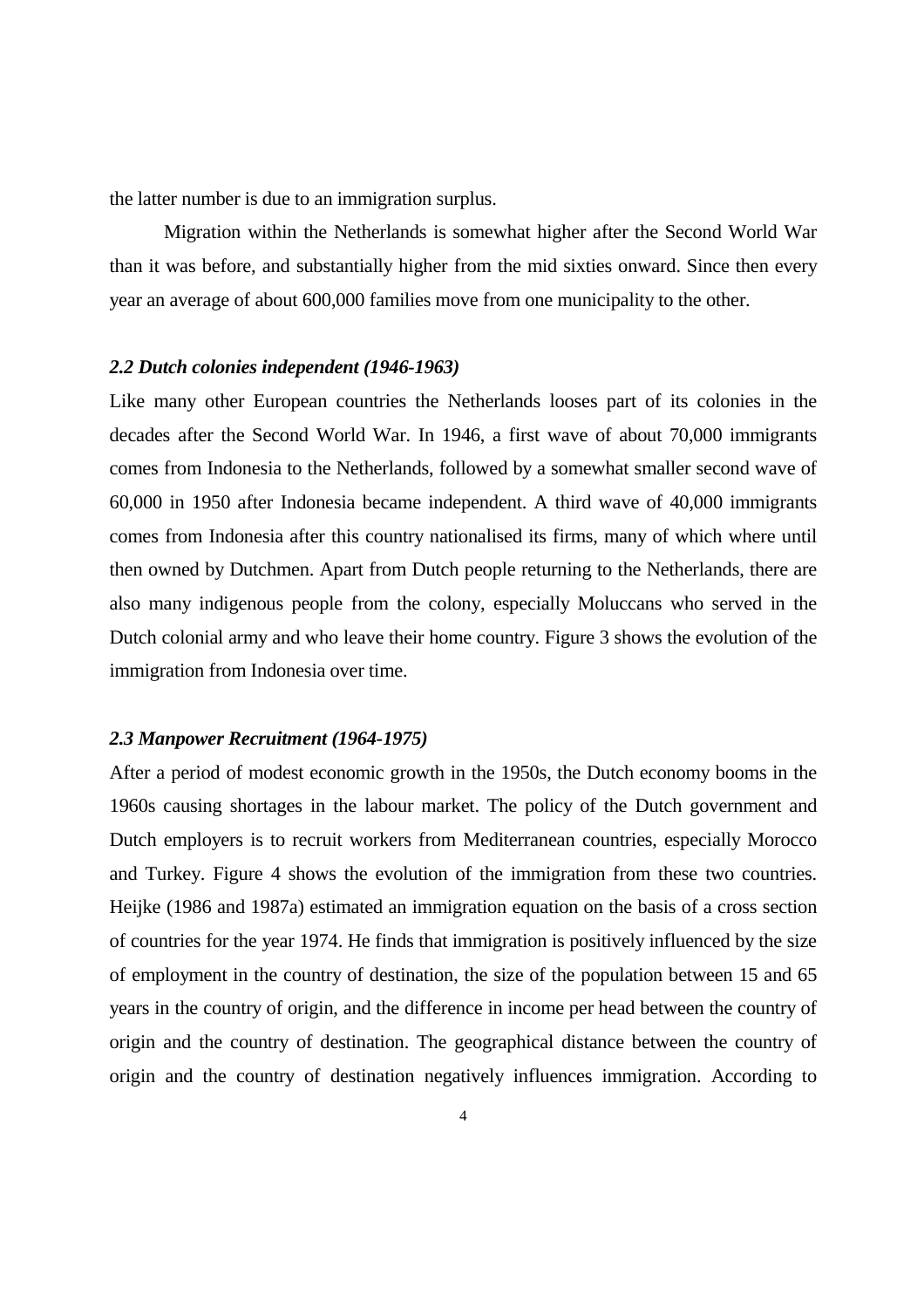Heijke in the 1960s it was hard to fill vacancies for unskilled workers due to the expansion of the Dutch economy. Heijke (1986 and 1987a) presents the results of a cross-section regression for Dutch industries in the year 1975. He finds that the percentage of immigrant workers from Mediterranean countries was higher in industries with a lower growth rate, and a higher percentage of unskilled workers, noisy working conditions and irregular working hours. So, immigrants are concentrated in low growth industries and have jobs with disamenities. As shown in Figure 3, in 1975 there is also a large immigration of about 40,000 people from Surinam, which became independent from the Netherlands in that year.

### *2.4 Chain migration and asylum seekers (1976-1997)*

Since the mid 1970s immigration is characterised by an additional inflow of people from Surinam in 1979-80 and people coming from Morocco and Turkey. Family re-unification and family-formation more and more determine the latter immigration. From Figure 4 it appears that there is a big decline of immigration from Morocco and Turkey in the early 1980s and an increase afterwards. The dip in immigration from these countries coincides completely with a sharp increase in Dutch unemployment in the early 1980s and a decrease in the second half of the 1980s. A recent phenomenon is the inflow of (political) refugees and asylum seekers.

### *2.5 Evaluation*

In the first decades after the Second World War there is roughly a balance between immigration and emigration despite of the large inflow of Dutch and (Dutch-)Indonesian people coming from Indonesia. Since early 1960s there is an immigration surplus, mainly because of manpower recruitment in Mediterranean countries, people immigrating because of the independence of Surinam, and later on family re-unification/formation. Part of the immigration is caused by external shocks. This also applies to the present immigration of political refugees. Part of the immigration is due to explicit policy because of labour market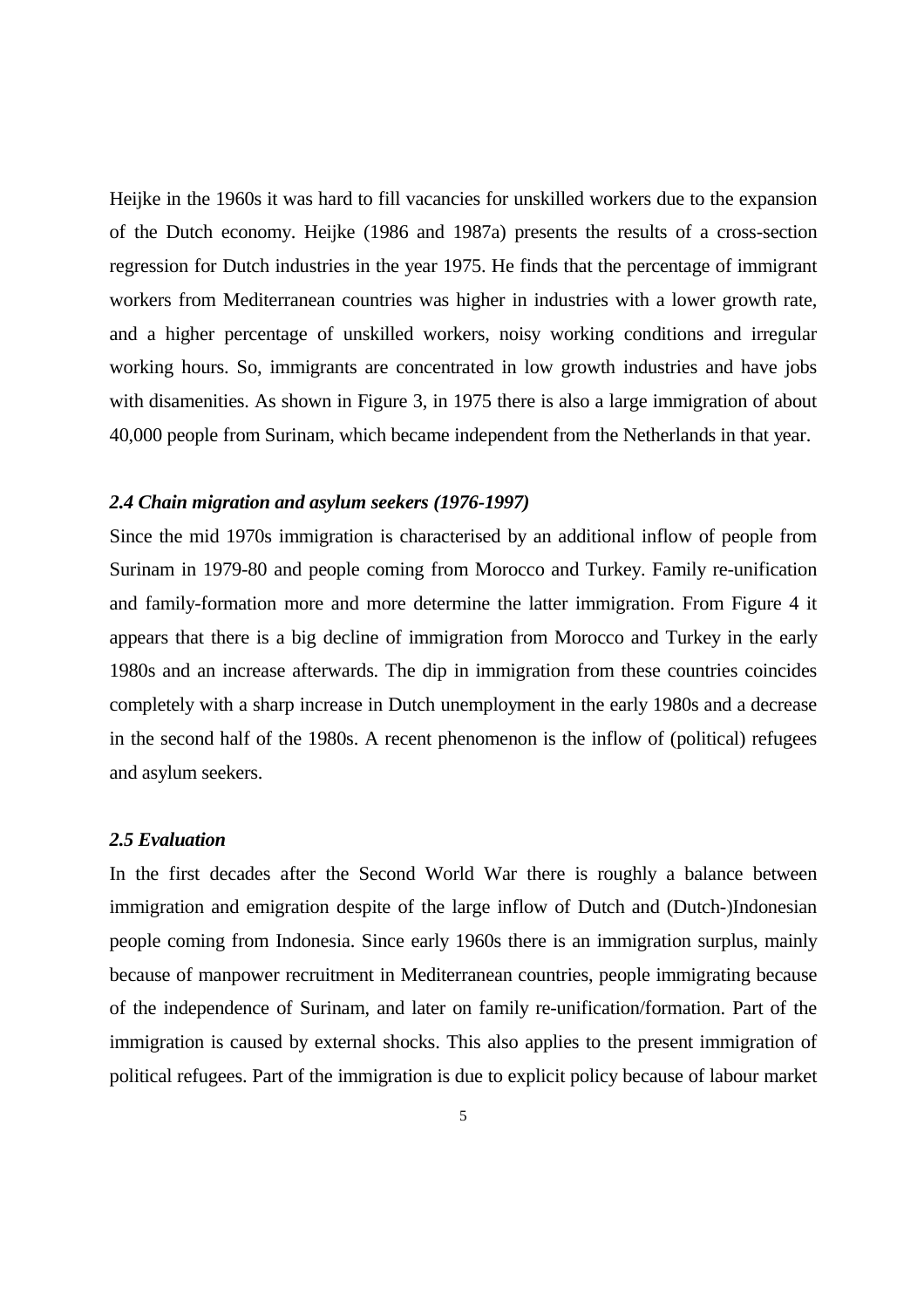shortages in the 1960s.

 There have been a few attempts to explain immigration and emigration using time series information on an aggregate level. Hartog and Vriend (1989) use annual data from the period 1948-79 and find that emigration is negatively influenced by the real national income per head. Heijke (1987b) did a similar time series analysis for the period 1948-1985. He finds that the per capita net national product negatively influences emigration flows from the Netherlands. Hartog and Vriend (1989) find that immigration is affected negatively by the Dutch unemployment rate and positively by the real national income per head. So, there is a clear indication of economic variables driving emigration and immigration. The inflow of immigrant workers in the 1960s at the time was considered to be temporary. Of the first immigration wave (1960-1967) annually about 30 per cent of the immigrant workers residing in the Netherlands returned. In the period 1967-72 this return migration percentage fell to 15 per cent, and thereafter there was hardly any return migration (Hartog and Vriend (1989)). Employers were actively recruiting immigrant workers, especially to fill vacancies for unskilled jobs. According to Hartog and Vriend (1989) hiring immigrant workers was a rational short-run strategy of Dutch employers, since it was much cheaper than paying higher wages for unskilled work to increase labour market participation.

### **3. IMMIGRANTS IN THE DUTCH LABOUR MARKET**

### *3.1 Recent development in the Dutch labour market*

Since the mid of the 1990s unemployment in Europe is slowly declining. The Netherlands is among the few European countries that experienced a rapid decline of unemployment in the past few years. As Table 2 shows the registered unemployment rate went down from 7.0%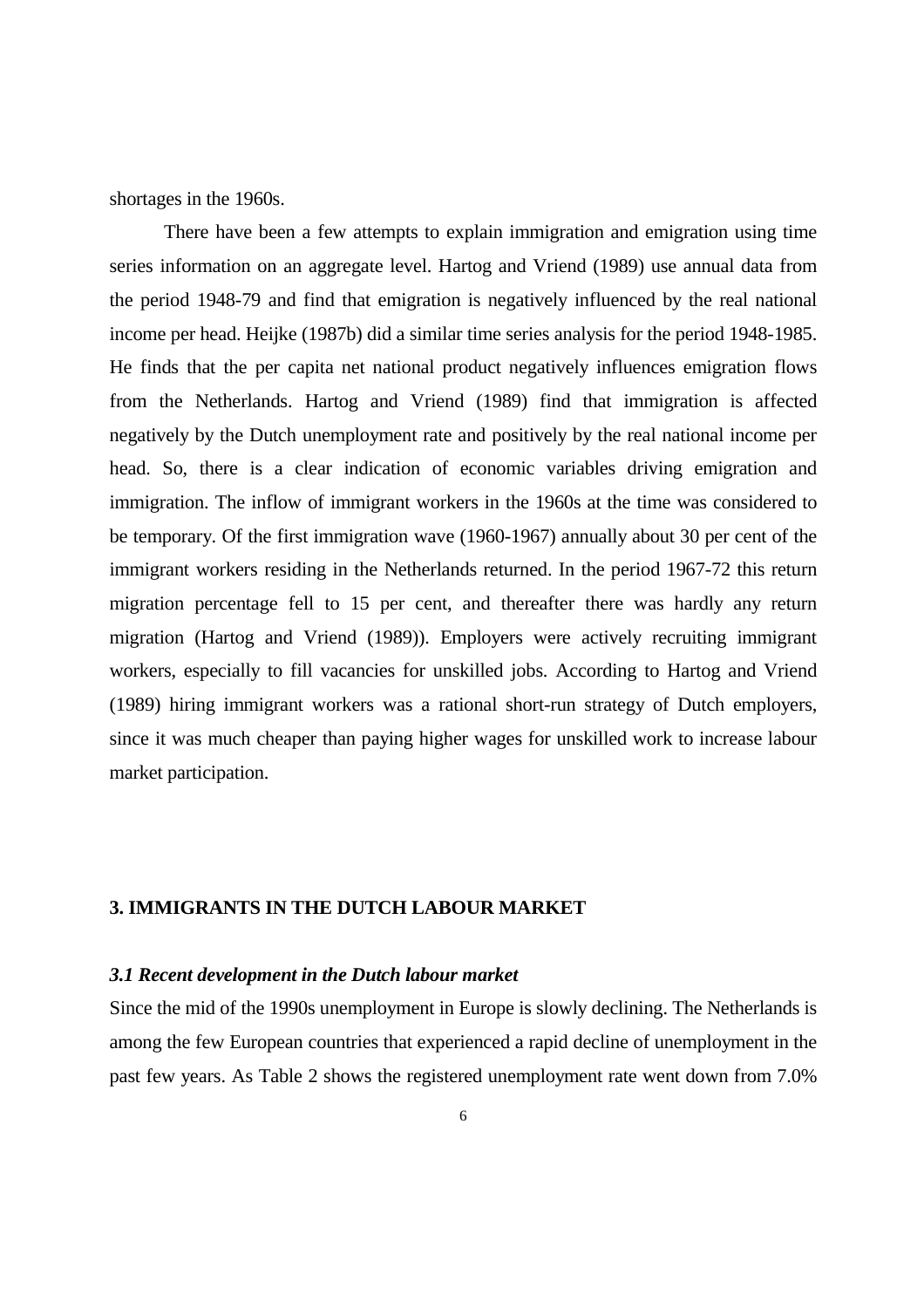in 1995 to 4.0% in 1998. Another frequently used indicator to characterise the usage of labour is the non-employment rate, the share of the population that has a job. Whereas the unemployment rate is sensitive to government influence with respect to the classification of non-employed, the non-employment rate is not. The average non-employment rate in the Netherlands went down from 42.2% in 1995 to 39.4% in 1997. Although there are differences between males and females, the general pattern in the recent developments is the same. For males unemployment went down from 6.4% in 1995 to 3.5% in 1998, for females these numbers are 8.1% and 4.7% respectively. The non-employment rate of males went down from 28.4% in 1995 to 26.2% in 1997, for females the decline was from 56.5% in 1995 to 53.0% in 1997.

 Nickell and Van Ours (1999) indicate that the improvement of the labour market in the Netherlands originates from general policy measures and macroeconomic events. Firstly, unions in the Netherlands have been very co-operative and they operate within a highly co-ordinated wage bargaining system. Secondly, the Dutch labour market is characterised by a large number of part-time jobs. These part-time jobs allow flexibility for both employers and employees and have enabled a rapid build up of female employment. Thirdly, the gradual restructuring of the benefit system in the Netherlands has helped to reduce unemployment. In the course of the 1980s and 1990s benefits have been reduced and work test has been made stricter. As a complement to this active labour market policies targeted on the long-term unemployed have been introduced.

 Not for every group the labour market position is well enough to rely on general policy measures. We think that for immigrant workers there is sufficient reason for specific policy measures. In the section below we describe the position of immigrant workers in the Dutch labour market. Most of our data are from a 1994 labour market survey. Although this survey describes a labour market that substantially improved in recent years we think that the survey we use gives a clear idea of the structural labour market position of immigrant workers relative to native Dutch workers.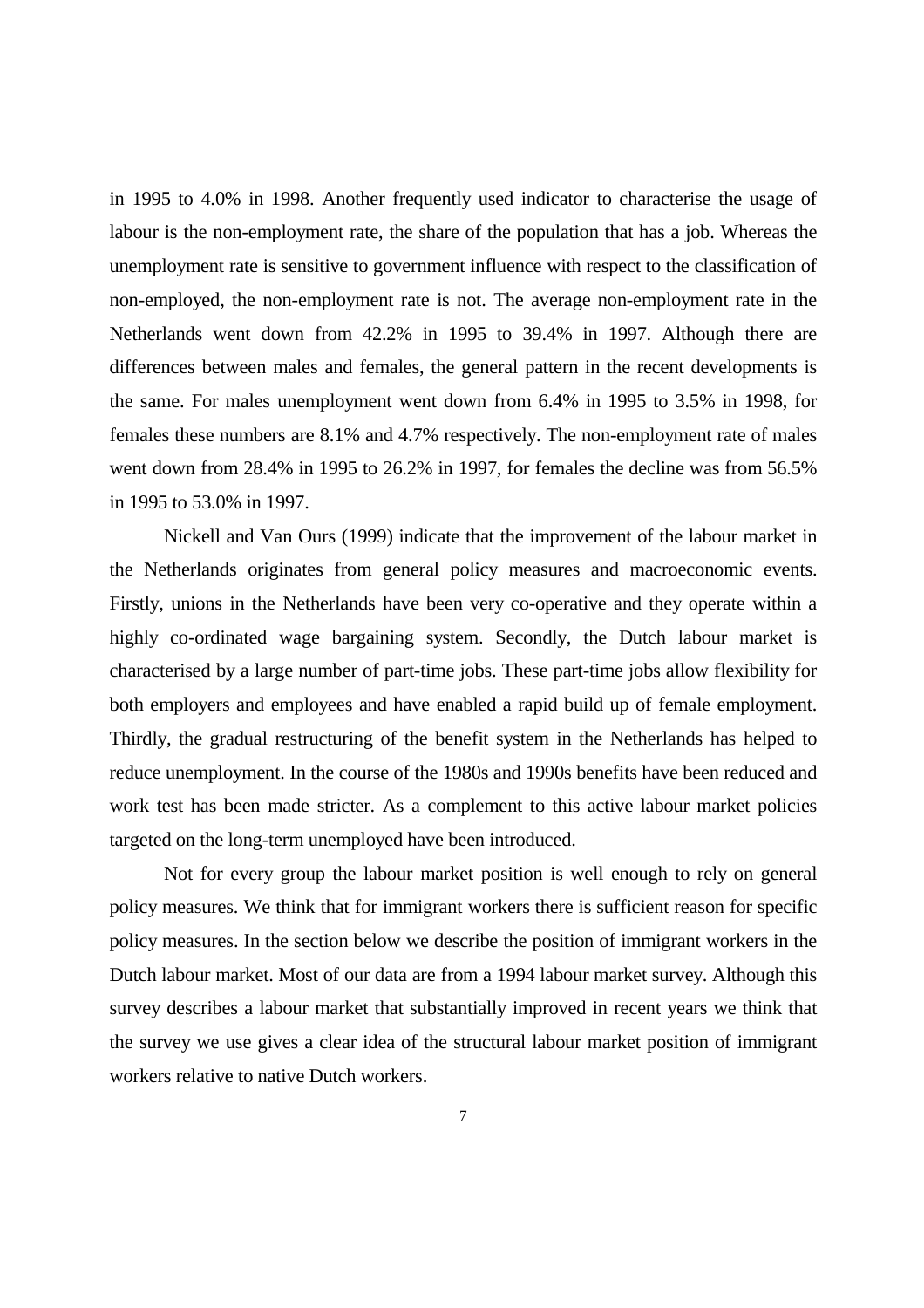### *3.2 Education*

To compare the *educational achievements* of immigrants and native Dutch, one can use several indicators: from examination performances in primary education, to the age at the end of this education, to the dropout rates in secondary education. All of these indicators give the same answer to the question whether immigrants have educational achievements equivalent to those of the native Dutch. The answer is in the negative. We shall use the two strongest indicators as an example; the educational qualifications of the total populations (15-65 years), and the educational attainment of young people who are still at school.

 Recent research data (1994) on the educational qualifications of different ethnic groups demonstrates that Turks and Moroccans are the most disadvantaged. Fully 80 percent of Moroccans only have primary education or less (50 percent have had no formal education); about 70 percent of Turks only have primary education (more than 25 percent have no education). Thirty-six percent of the Surinamese, 30 percent of the Moluccans, and 27 percent of the Antilleans only have primary education, compared with 22 percent of the native Dutch. Thus, although the Caribbean groups have higher educational qualifications than the Turks and Moroccans, they still lag behind the native Dutch. Almost half of the Dutch have at least a senior secondary education diploma, compared with 29 percent of Surinamese and 18 percent of Moluccans. The educational levels of Antilleans most closely approximate to Dutch education levels, although only 39 percent have at least a senior secondary education diploma. In each minority group women lag behind men as far as educational achievements are concerned. A higher percentage of women are on the lower educational levels, a lower percentage on the higher levels although the differences are small among the Antilleans. They show more equality among men and women, just as among the native Dutch.

 Given the majority in numbers that the first generation has in most of the immigrant groups, the aforementioned figures especially concern this generation, in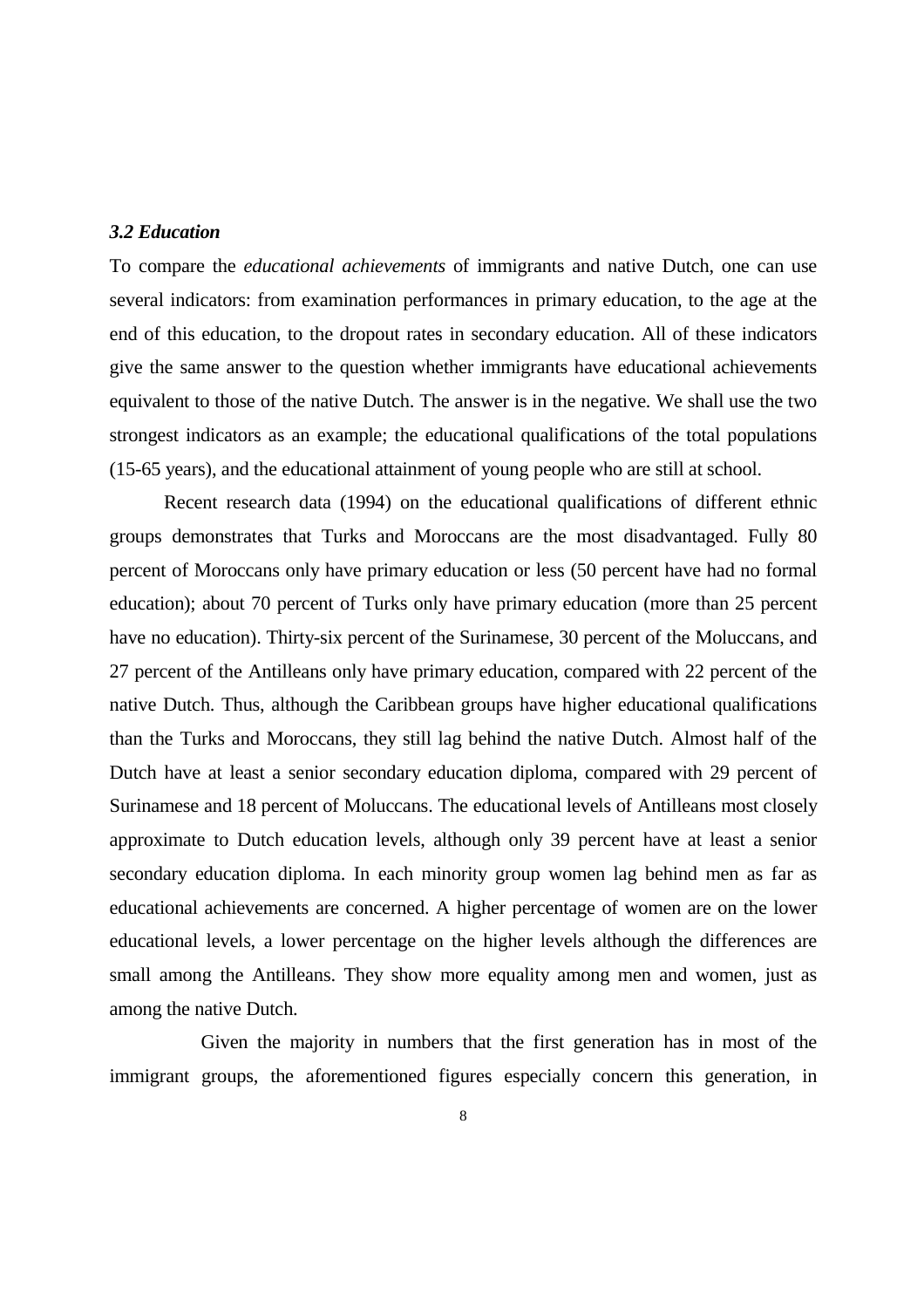particular the older people. This makes it interesting to describe the educational attainment of young people separately (Table 3).

 The educational levels of young people are higher than those of their parents. This is true of all groups including natives. It does not alter the fact that minority youths still lag behind their native peers. Neither does it change the pattern: Antilleans most closely approximate to Dutch education levels while the Turks and Moroccans are the most disadvantaged. Again, women lag behind men in all minority groups, with the greatest differences among the Surinamese and Antilleans.

 Empirical research shows that several factors are of special significance in explaining differences in educational achievements. These factors are migration characteristics, socio-economic status, cultural aspects, and school factors. Migration characteristics are connected with language problems of immigrants, their restricted knowledge of Dutch society in general and the formal educational system in particular, and also with the moment an individual arrives in the Netherlands. Young people, who do not participate in the Dutch educational system from the first year on, appear to have a difficult time "catching up" at school. Many of them also have great difficulty in acquiring the Dutch language, which obstructs learning.

 But even those immigrants who speak Dutch well and are familiar with the school system still tend to lag behind the native Dutch. And, even minority children with good language skills, who enrol in the Dutch educational system early, perform less well at school than native Dutch children of the same age, gender, and social class (Martens, Roelandt and Veenman, 1991). So it would appear that, while social class is a very important factor in determining school achievements, cultural aspects probably also contribute to lower performance among minority children. Finally, there are strong indications that many schools are not really effective in combating the educational arrears of minority children. Recent policy reforms are directed at improving the quality of these schools, by spending more money on them and by providing them with better equipment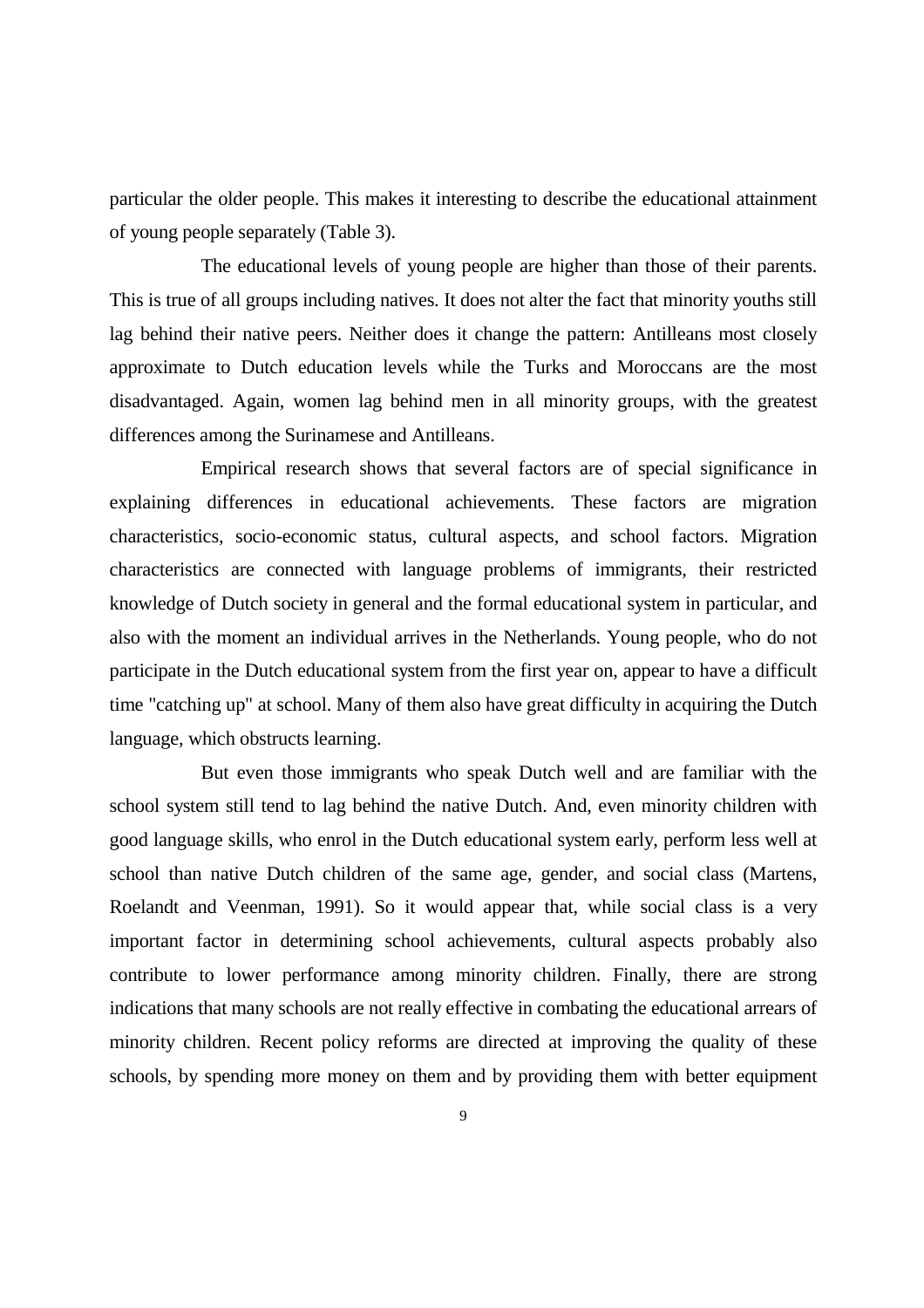and facilities.

 It is noteworthy that the aforementioned factors may explain the differences in educational achievement between immigrants and native Dutch, as well as those between the various immigrant groups. Turks and Moroccans, who lag behind most, have the lowest socio-economic status, the largest "cultural distance", and the least acquaintance with Dutch society and the Dutch language (since Surinam and the Antilles are (former) Dutch colonies with the same educational system as in the Netherlands). Because of their residential distribution, Turks and Moroccans furthermore have the highest concentration in urban schools in the older centres of the largest cities Dutch, which may well be another harmful factor. Cultural aspects and possibly school factors are relevant for the explanation of the arrears of women compared with men among the immigrants.

### *3.3 Earnings*

Netherlands' complex tax and subsidy system makes disposable income the best way to compare the *earnings* of individuals and groups. The 1994 survey of Turks, Moroccans, Surinamese, Antilleans, and native Dutch contains questions on net monthly income. The native Dutch enjoy the highest income level; their average disposable income is 2,040 Dutch guilders<sup>1</sup> a month. The average minority household has a monthly income of about 80 percent of the Dutch average (Turks (83 percent), Surinamese (81 percent), Antilleans (80 percent), and Moroccans (77 percent)). Since the various groups differ widely with respect to family structure, it is interesting to compare average household income per person. Again, the Native Dutch enjoy the highest income level: 1,374 Dutch guilders a month. The average minority household now has a monthly income of not more than about 50 percent of the Dutch average (Antilleans (68 percent), Surinamese (61 percent), Turks (45 percent), and Moroccans (35 percent)).

Labour income is the most important source of income for all groups, be it more

 $1$  1 Dutch guilder = 0.454 Euro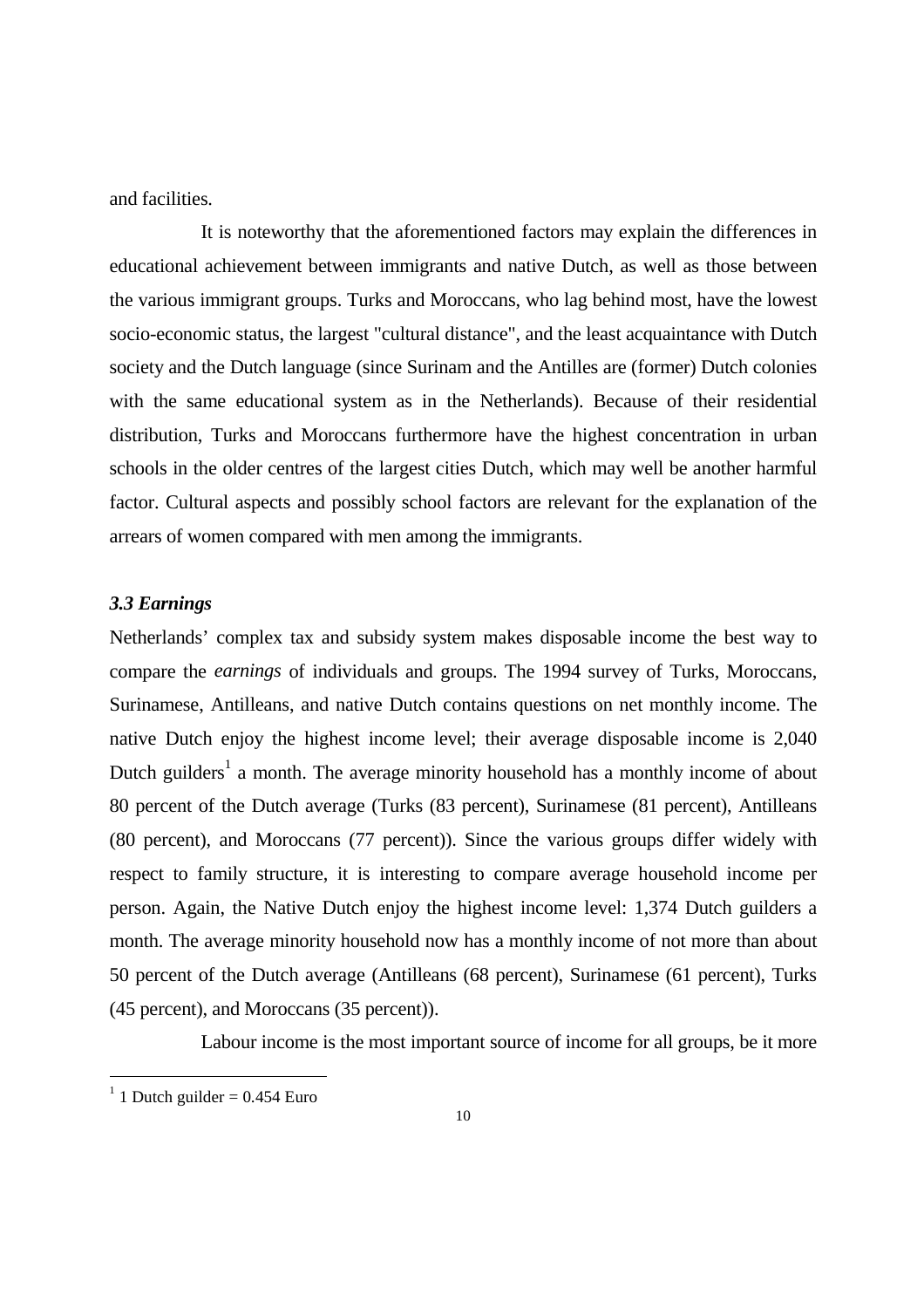for the native Dutch than for the immigrant groups. The native Dutch have higher average earnings than the minority groups. Their average net monthly earnings income is 2,489 Dutch guilders, while the Antilleans most closely approximate to the native Dutch with 2,216 Dutch guilders, followed by the Surinamese (2,161 Dutch guilders), the Turks (1,991 Dutch guilders), and the Moroccans (1,951 Dutch guilders).

 Although there are some differences in the level of support that various groups receive from the government when they are not working (induced by factors such as work history, family size and family structure), minority groups do not appear to be in a disadvantageous position with respect to government assistance. Because minorities are more likely to have larger families and/or be part of a lone-parent household than native Dutch households, they are likely to qualify for relatively generous income support. Nevertheless, the average minority household has only about 50 percent of the Dutch disposable income. This makes it all the more important to explain differences in labour income.

 To explore the factors related to earnings differences, the labour income of heads of households working at least 30 hours a week were regressed on educational level, occupation, whether or not the job was a supervisory position, work experience, age, and the length of time in the Netherlands. These factors explain 98 percent of the difference in earnings between native Dutch and Turks, 87 percent of the difference between Surinamese and Dutch, 81 percent of the difference between Antilleans and Dutch, and 78 percent of the difference between Moroccans and Dutch. These findings suggest that differences in human capital and in occupation explain most wage differences.

 Kee (1993) investigated the labour market position of male household heads that directly emigrated from Turkey, Morocco, Surinam or the Antilles to the Netherlands. He finds that the education of Turks and Moroccans in their home country has no effect on their wages in the Netherlands. For immigrants from Surinam and the Antilles there is a positive effect of education in the home country on the wage in the Netherlands. Obviously,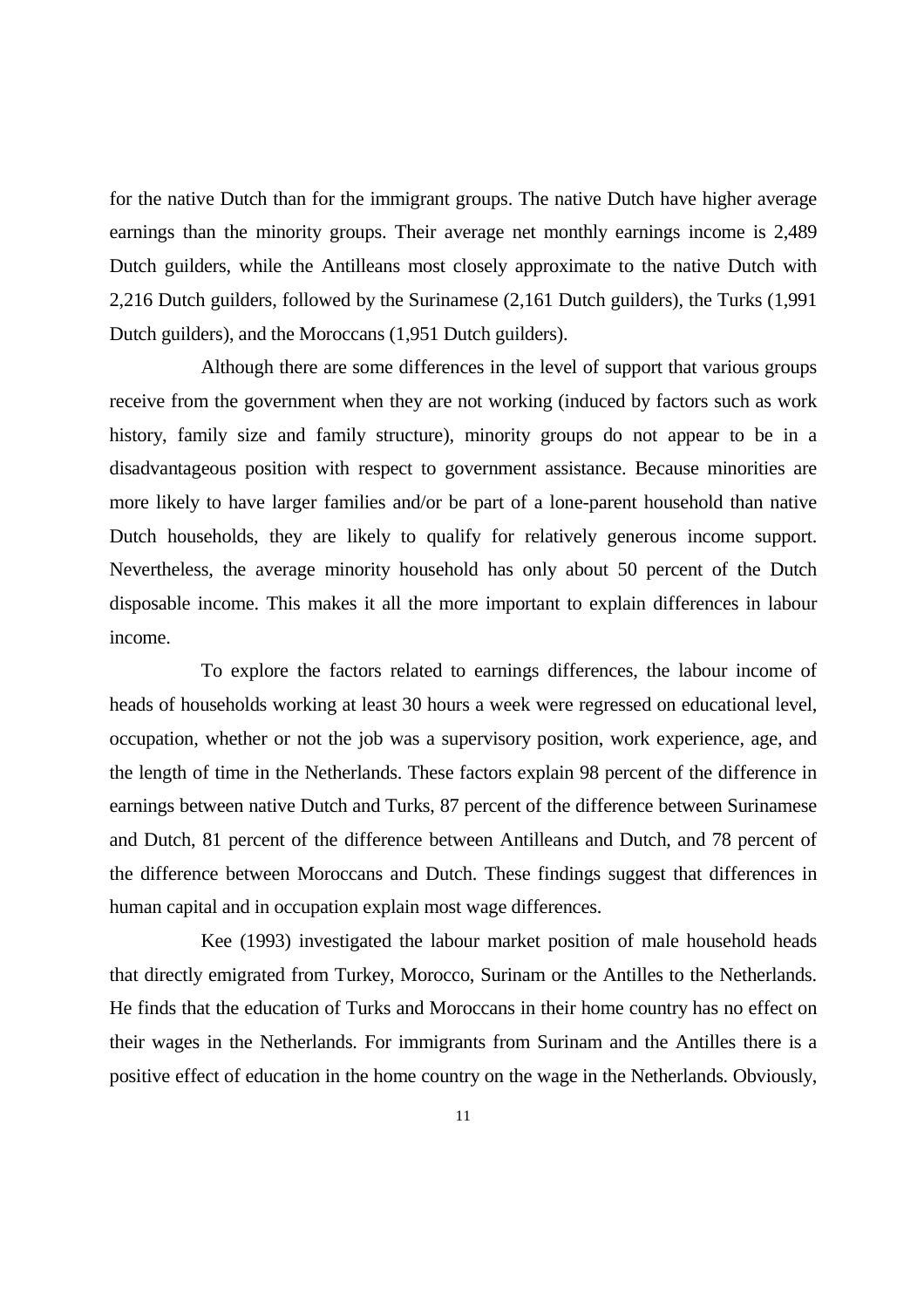the educational system in the latter two countries has more resemblance to the Dutch educational system. Therefore, skills are more easily transferred. Kee (1993) also finds that the main contributor to differences in wages between immigrants and native Dutch workers is the difference in schooling acquired in the Netherlands. Differences in language abilities are another important determinant of differences in wages. In fact, in wage equations the number of years elapsed since migration has no longer a statistically significant effect once language skills are introduced as explanatory variable. Hartog and Vriend (1990) investigated the labour market position of young Turks and Moroccans that were older than 12 years at the time of arrival in the Netherlands. They find that in terms of earnings functions there is no difference between young Mediterreans and young Dutch.

### *3.4 Employment and unemployment*

The *labour market participation* of ethnic minorities lags behind that of the native Dutch, as is shown in Table 4. This is partly due to differences in age structure, although this factor can hardly explain the large differences between the Turks and Moroccans on the one hand and the native Dutch on the other. Particularly cultural factors explain the remarkably low participation rates of Turkish and Moroccan women. Table 4 indicates that the labour market participation of most of the groups has increased in the period 1990-1997. Labour market participation of native Dutch went up from 60% to 66%, especially because of a substantial increase in female labour force participation. Labour market participation of Moroccans and Surinamese had an even bigger increase, also because of a strong growth of female labour force participation. Only the Turks had a decline in labour force participation over the period 1990-97.

 Given the educational differences mentioned earlier, one would expect certain minority groups to be especially disadvantaged in the labour market. Table 4 shows that *unemployment rates* (based on registration at the Employment Office) among minorities are several times as high as among the native Dutch. The pattern is clear: Moroccans and Turks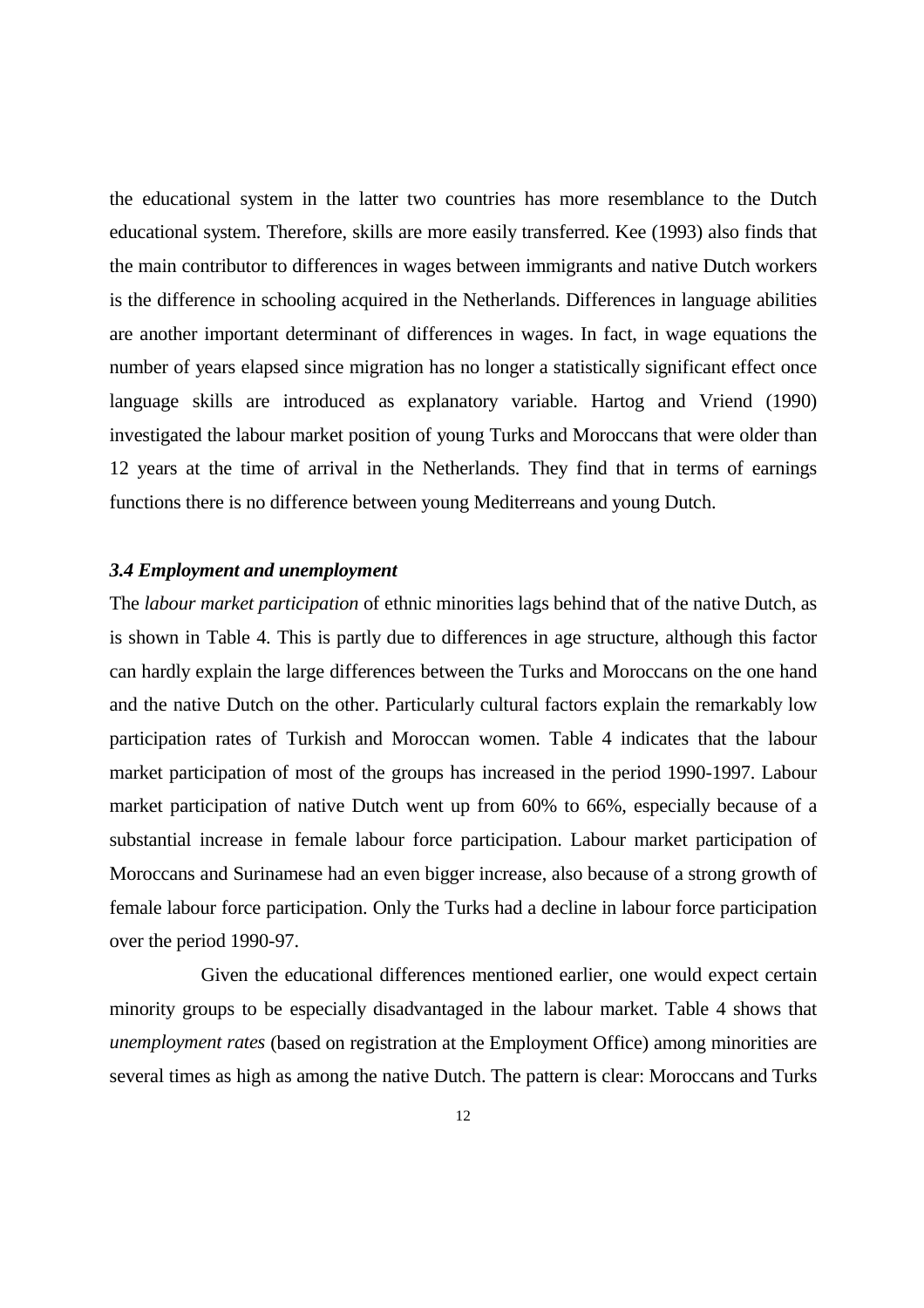have the highest unemployment rates, while Antilleans and Surinamese still have higher rates than the native Dutch. As is the case with the unemployment rates of the native Dutch, the unemployment rate of all minority groups declined since 1994. In %-points the decline for all ethnic minority groups is even larger that that of native Dutch.

 In distinct contrast to the situation among the native Dutch, for some minorities men have higher unemployment rates than women. This does not necessarily mean that women have a better labour market position, since there are indications that their lower unemployment rate is related to their acceptance of low-level jobs. In comparison with the situation at the beginning of the 1990s, there is a general decrease of unemployment rates. This is most strikingly the case for Moroccan women, which might be due to the large increase of part-time jobs in the lower segments of the Dutch labour market. Women more than men benefit from this (Dagevos, 1995).

 With regard to the *duration of unemployment*, in 1990 60 percent of Moroccans and half the Turks and Surinamese had been unemployed for over 2 years. Only a third of the unemployed Antilleans had been unemployed for over 2 years about the same proportion as in the Dutch population at that moment. From the 1994-survey we know that things get worse for the Antilleans (45 percent had been unemployed for over 2 years), while things get better for the Surinamese (the percentage of long-term unemployed went down from 50 to 34). We can only guess at the reasons, although a recent study among Dutch employers revealed that nowadays they judge much more positively about Surinamese compared with other ethnic minorities than they did in the early 1980s. The reason for this is not really clear.

 We add that among all ethnic groups, men have a higher percentage of longterm unemployed than women do. This is probably due to "discouragement effects", which may affect women more strongly than men, as a consequence of which women withdraw sooner from the labour market when their unemployment seems lasting.

The disadvantageous position of ethnic minorities in the Dutch labour market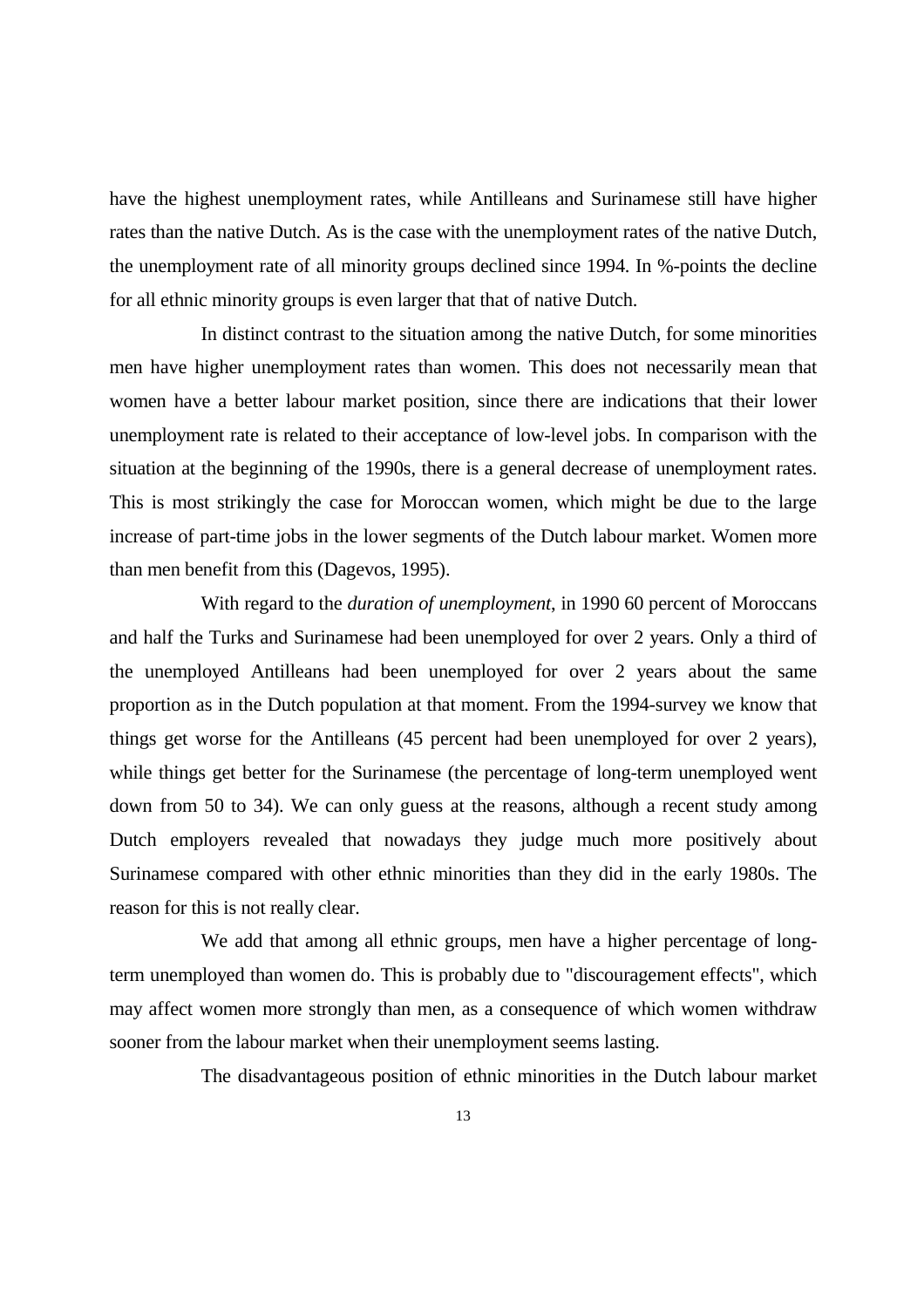also appears from data on the *workers' position*. They more often have temporary instead of permanent jobs compared with the native Dutch; they have less job promotion opportunities and a lower quality of labour. Besides, there is a significant difference in job levels as is shown in Table 6. The pattern is well known: a high percentage of the Turks and Moroccans are on the lower job levels, a low percentage is on the higher levels. The opposite holds true for the native Dutch, while the Surinamese and Antilleans are in between. It comes as no surprise that the data on wages shows much the same pattern (see section 3.1). The pattern described just now applies to women as well as to men, although Moroccan women distinguish themselves by a very high percentage on the lowest job levels. Antillean women most closely approximate to the pattern of the Dutch women.

### *3.5 General explanations of ethnic minority unemployment*

The disadvantageous labour market position of ethnic minorities in the Netherlands, and especially their high unemployment rates, have been explained by several factors, from labour demand, to supply characteristics, to institutional aspects. With regard to labour demand, the relevance of general demand factors has been pointed out - such as slackening aggregate demand, and industry and occupation shifts -, as well as the selection practices of Dutch employers. Worker quality and reservation wages, as well as social integration are considered to be relevant supply characteristics. Institutional factors such as labour market policies and the functioning of the Employment Office may also have some influence.

 The essence of the aggregate demand explanation is that the supply of minority labour is at the back of an imaginary hiring queue, which implies that when aggregate demand decreases, the minority supply is disproportionately left without a job (see Thurow, 1975). This hypothesis gains empirical support by the fact that there was indeed a slackening demand in the Netherlands, while at the same time ethnic minorities were disproportionately affected by unemployment (Dagevos, 1995). What remains to be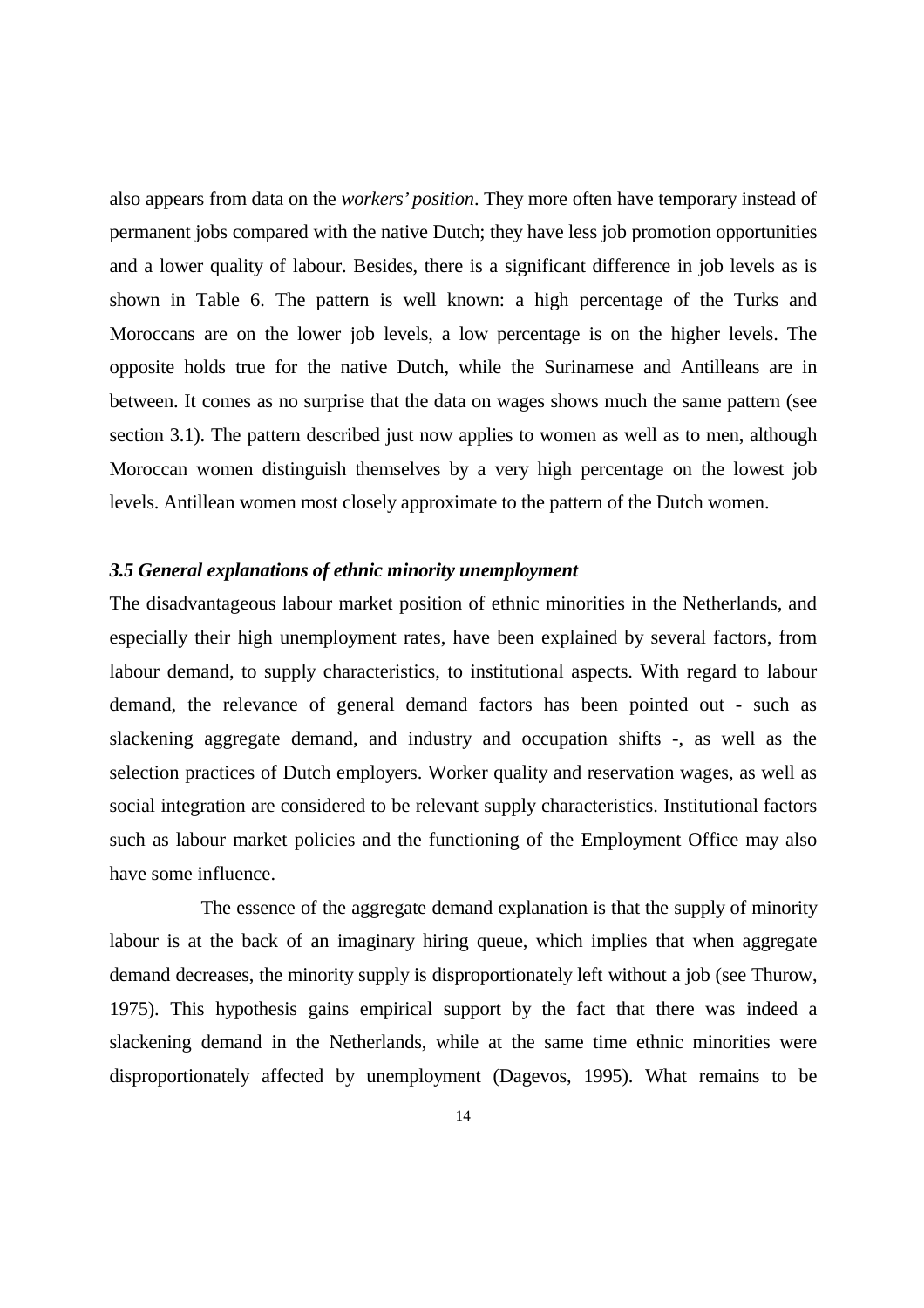explained, is why ethnic minorities are at the end of the queue. We will turn to this question when we elaborate on supply characteristics.

 The second type of demand-side explanation is a "mismatch"-theory which posits that the minority unemployment problem is not (or not only) that of being last in line, but (also) of being in the wrong place on the labour market. The argument is that ethnic minorities are attached to particular industries, jobs or occupations, and that labour demand in these industries has decreased disproportionately. Analyses of the recent Dutch recessions have shown that some industries and jobs were affected more than others (De Grip, 1987), while minority workers (even the younger ones) were concentrated in most of these market segments (Veenman, 1998). This tallies with the theory, but a full explanation according to this theory requires an account of the immobility of negatively affected minority workers. Cultural factors and tradition may be at work here, but the attachment to certain labour market segments may also be due to little access to other segments. This leads us to a discussion of the selection practices of Dutch employers as well as to the relevance of a "skills mismatch" hypothesis.

 Explanations of massive minority unemployment that emphasise the importance of selection practices of Dutch employers, generally point to one of two phenomena: (a) direct racial discrimination, in the sense of Beckers' concept "taste for discrimination", and (b) indirect, unconscious discrimination, in many cases a consequence of ethnocentrism (Veenman, 1990). Whatever the exact reason of the discrimination may be, it is always to the immediate disadvantage of ethnic minorities since it limits access to (attractive) jobs; in other words: it sends ethnic minorities (further) back in the hiring queue. Empirical studies have concentrated much attention on finding out if labour market discrimination actually exists in the Netherlands, and in most cases the answer is in the affirmative (e.g. Bovenkerk, 1979, Bovenkerk et al. 1995, Veenman, 1990, 1995). E.g., Beckers' decomposition method was used to indicate the degree to which discrimination actually determines the unemployment rates of minority groups (Niesing and Veenman, 1990). However, the results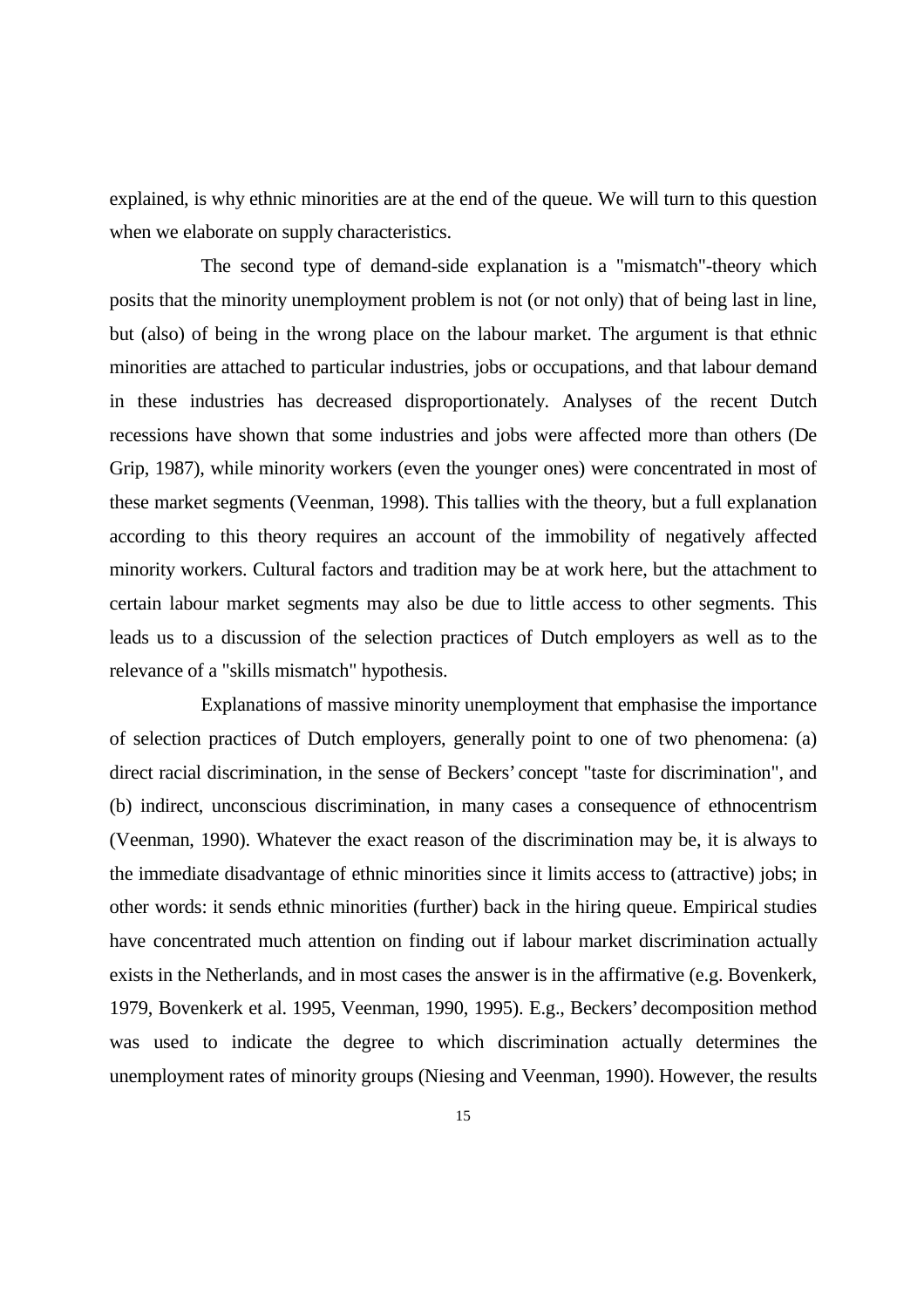are inconclusive about the exact degree, although several studies indicate that discrimination may have significant influence on minority unemployment.

 The first supply-side explanation for massive minority unemployment emphasises that ethnic minorities generally have inadequate qualifications, and at the same time cling to reservation wages that impede them in finding a job (Niesing, Van Praag and Veenman, 1994). This explanation finds some support in covariant data on educational achievements and language proficiency. In addition, it was shown that the reservation wages of ethnic minorities indeed have a negative influence on their employment opportunities, just as the theory predicts. From this we can conclude that the theory is also significant for the explanation of high minority unemployment, although multivariate analysis indicates that the educational level together with occupational identification, gender, age, and the regional labour market conditions explain only one-third of the difference between unemployment rates of the native Dutch and the respective minority groups (Niesing and Veenman, 1990).

 In terms of the Human-Capital theory, the former explanation involves "economic capital". Another supply-side explanation concerns - as the French sociologist Bourdieu puts it - "social capital" and "cultural capital". The essence is that ethnic minorities are not integrated (enough) into Dutch society, which implies (a) that they lack access to important social networks, and (b) that they are too oriented towards their own group and too little towards the Dutch social surroundings. This would impede success on the Dutch labour market. In a study on successful ethnic minorities, it was found that some immigrants who have an advantageous labour market position (high job level, high income), are not at all oriented towards the Dutch social surroundings (Merens and Veenman, 1992). This at least means that social integration is not a necessary condition to find a job. Which, of course, is not to say that social integration might not help in acquiring an advantageous labour market position.

The analysis of minority unemployment in terms of institutional factors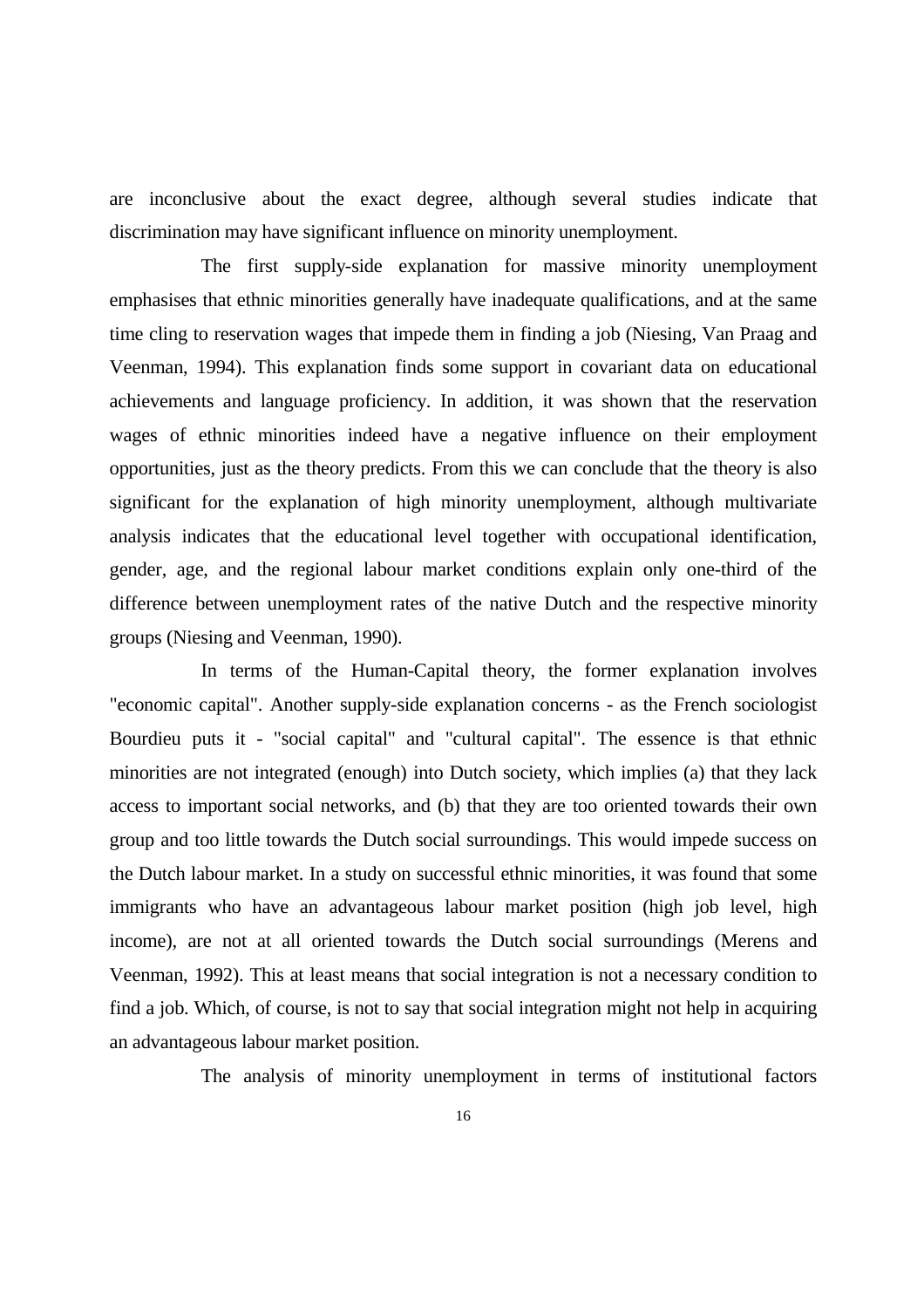emphasises context variables rather than sheer labour market phenomena. Labour market policies in particular are discussed. E.g., the disproportionate deterioration of the ethnic minority unemployment in the early 1980s has been explained by the fact that the Employment Office pursued a policy that was highly geared towards the preferences of employers. Although a rational choice (from the point of view of the Employment Office) in times of massive general unemployment, this policy has been to the benefit of those who are first in the hiring queue and to the disadvantage of those at the back.

 We underline that the explanations mentioned above do not have the same significance for the different ethnic minority groups in the Netherlands. While using the aggregate demand theory, e.g., we should not expect all ethnic minority groups to be at the same disadvantageous place in the hiring queue: some are better off than others are, because of higher worker quality and/or a higher degree of social integration. At the same time, such supply characteristics influence the selection practices of Dutch employers. This corresponds to the empirical findings that some groups are less wanted than others, mostly because of greater cultural differences (Veenman, 1995). Furthermore, some groups more than others, are attached to particular industries, jobs or occupations, which makes them more vulnerable to a decrease in unemployment in those sectors. And finally, policy measures (such as affirmative action) did not work out the same for the different minority groups. These are all reasons to say that the theories mentioned have a different significance for the explanation of unemployment in various minority groups, and probably also for minority men and women. In other words: these theories are more capable of explaining social diversity than sheer social deprivation among ethnic minorities.

### *3.6 Job and Geographical Mobility*

In his dissertation Dagevos (1998) concludes that ethnic minority workers are restricted in their mobility because they have unfavourable labour market characteristics and because they are working in less favourable segments of labour organisations. At the moment the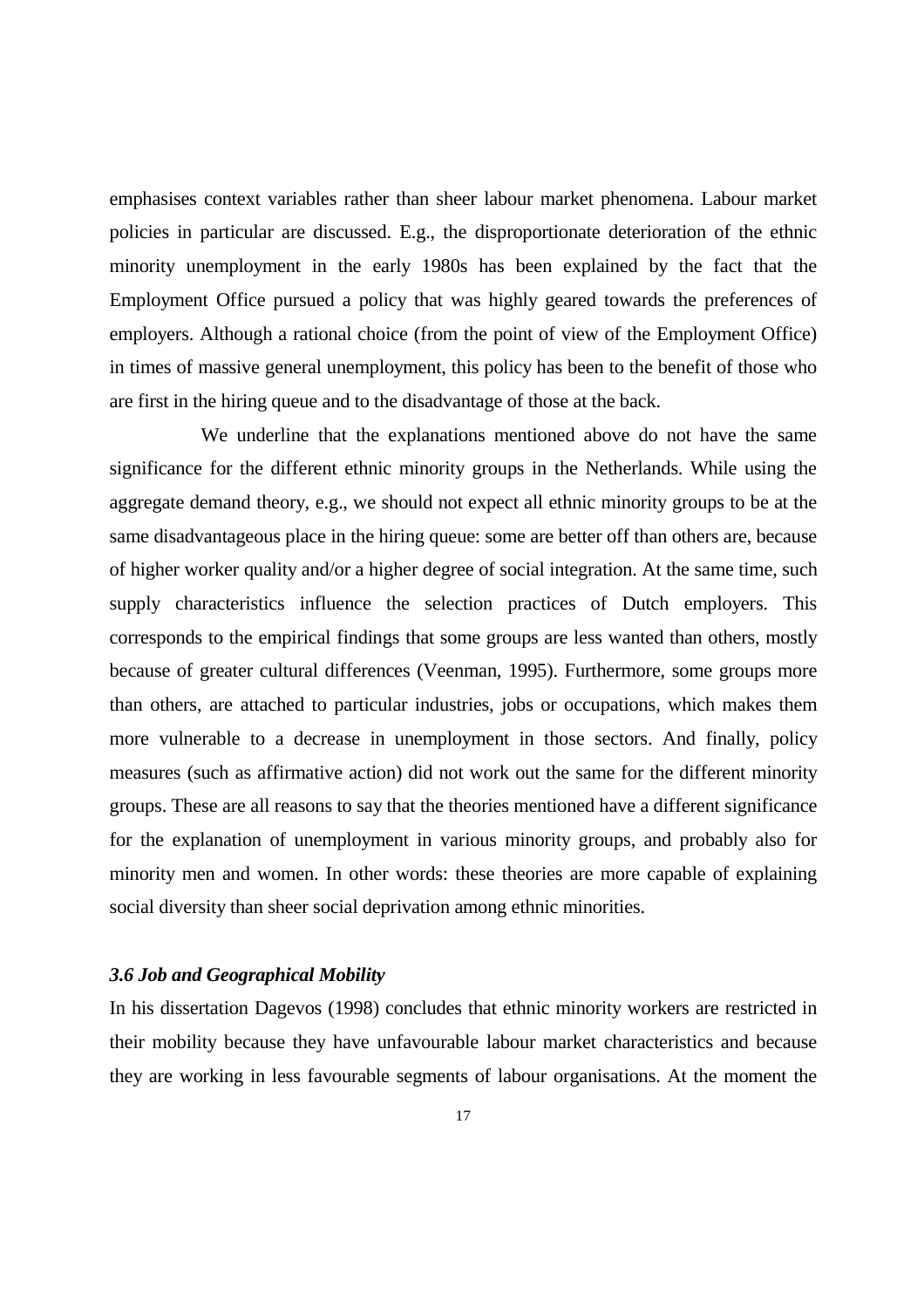available data on *job mobility* of ethnic minorities are restricted to internal mobility and job stability, which are only two aspects of the more general phenomenon of job mobility. As far as internal mobility is concerned, we confine ourselves to three elements, analysed by Niesing (1993): (a) participation in courses to improve upward internal mobility, (b) actual internal promotions, and (c) expected promotional opportunities.

 Contrary to the Surinamese and Antilleans, only a small proportion of the firstgeneration Turks and Moroccans have taken courses to improve their opportunities for internal mobility. In this respect there is not much difference between the Surinamese, the Antilleans, and the native Dutch (see Table 7). It is interesting to note that in the case of the Turks and Moroccans courses were more often given by the company in which they work than in the case of the Surinamese and Antilleans: 76% and 64% respectively versus about 40% for the Surinamese and the Antilleans.

 Turks and Moroccans have been promoted less frequently, and also expect fewer promotional opportunities, than the Surinamese and Antilleans who differ less from native Dutch workers in this respect (see Table 8). For ethnic minority workers problems with language proficiency decrease the probability of having been promoted, where as this probability increases with tenure on the job, more education, and age (that is to say: up to middle age). For the native Dutch the probability of having been promoted depends more on personal characteristics than for the ethnic minorities. Therefore, it seems that the latter have been promoted more randomly than the Native Dutch, or due to factors not observed. For the Dutch, but even more so for ethnic minority workers, expectations of having promotional opportunities are affected positively and significantly by having been promoted. These expectations furthermore increase with education and age (again, up to a certain age), while they decrease with tenure.

 As far as job stability is concerned, it was found that, on average, the native Dutch have filled a larger number of jobs than the ethnic minorities. Of the male Dutch workers, 40% have filled more than 3 jobs, while this figure is 24% for the Surinamese,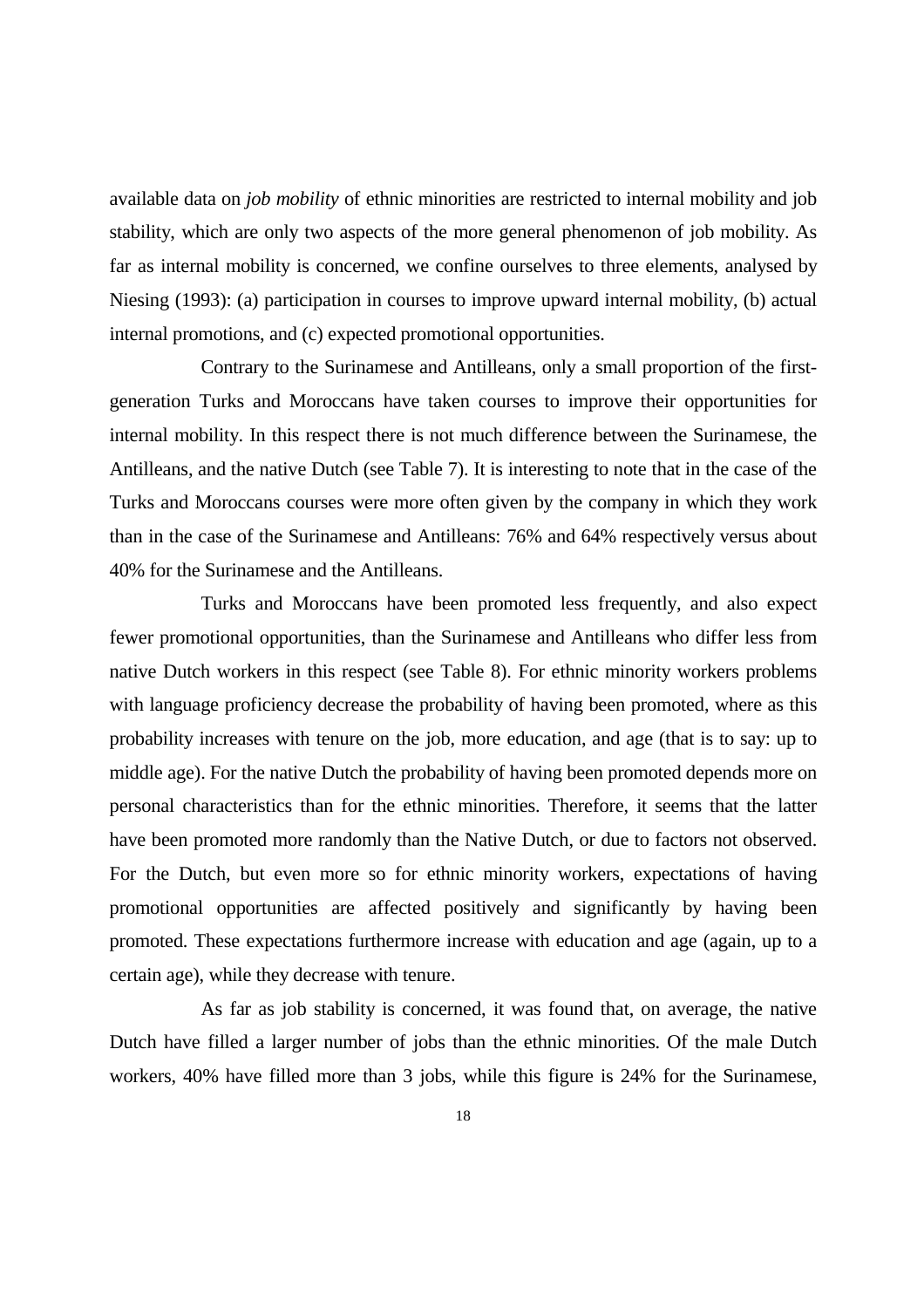27% for the Turks and Antilleans, and 36% for the Moroccans. This is partly due to the fact that the Dutch have been longer present in the labour market than the ethnic minorities. Those Dutch who have had many jobs usually have a low degree of education, and frequently fill jobs at low job levels. In this sense they are comparable with ethnic minority workers with an unstable jobs.

 There is not much information available on *geographical mobility* of ethnic minorities in the Netherlands. What is known, is that between 1986 and 1990 half of the ethnic minority households moved house versus one-third of the other households. In the period between 1990 and 1994, almost half of the Turkish and Moroccan households moved house and less than 30% of the other households did. The Surinamese and Antilleans are in-between. The larger number of moves among ethnic minorities is partly due to a larger number of starters on the housing market, which is associated with the on average younger age of ethnic minorities. On the other hand, ethnic minorities are in general less satisfied with their home and therefore more inclined to move house independent of age (Van Dugteren, 1993).

### **4. IMMIGRATION AND INTEGRATION POLICIES**

### *4.1 Immigration policy*

The Netherlands has one of the highest population densities in the world. Because of this and also to facilitate post-war rebuilding of the country, successive Dutch governments tried to encourage emigration. Nevertheless, the Netherlands became an immigration country because of the influx of immigrant workers in the 1960s and beginning of the 1970s, and also because of the ongoing influx of people from (former) Dutch colonies and, more recently, of political refugees. Furthermore, chain migration in the form of family reunification and family formation among the second generation of immigrants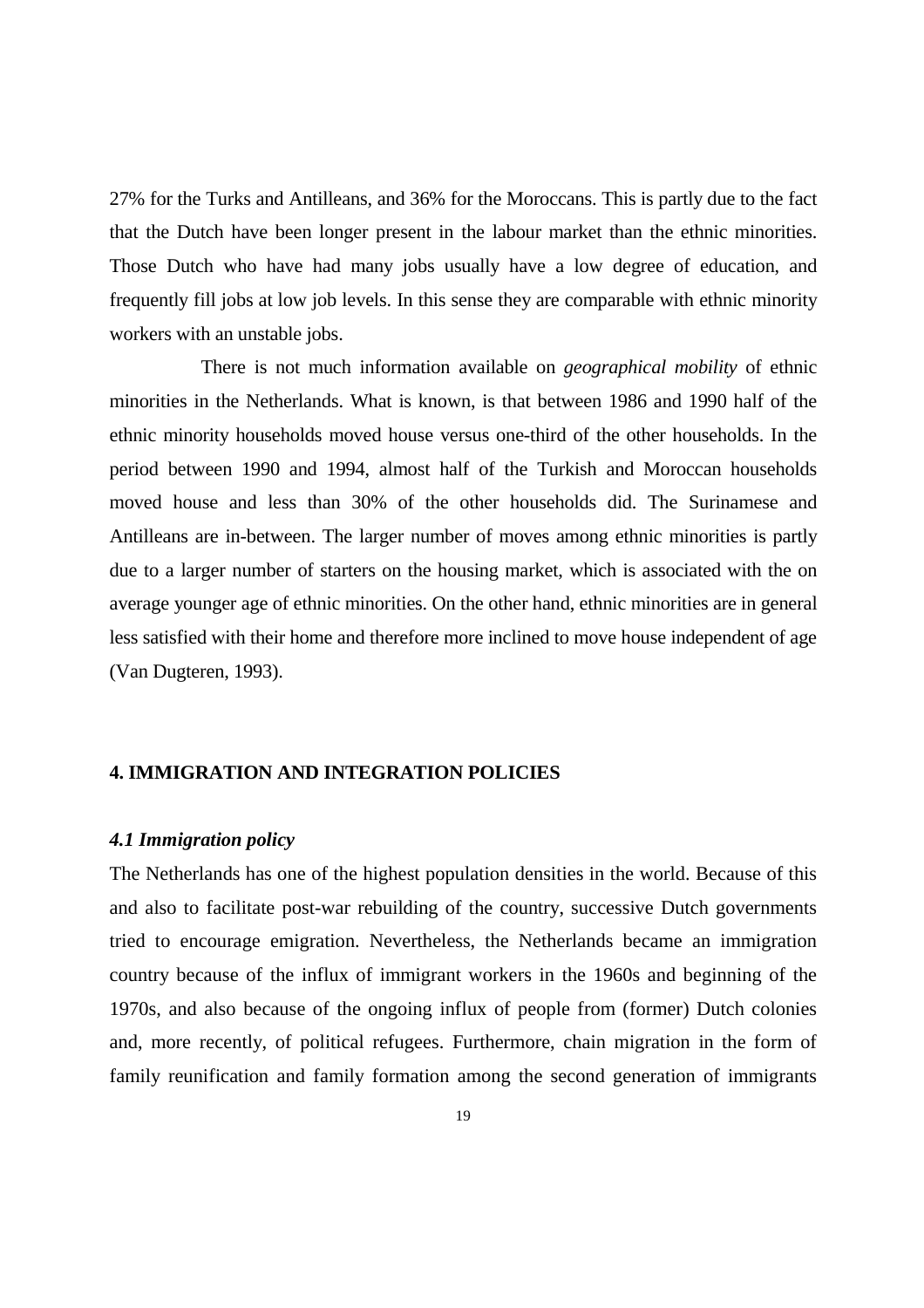adds to the fact that the Netherlands nowadays is an immigration country. Nevertheless, admission to the country is rather limited. Not for Dutch citizens (among them the Antilleans who have Dutch citizenship) and other EU-citizens who are free to move into the Dutch labour market. This freedom is denied to citizens of non-EU-countries. They only have limited possibilities to (temporarily) settle in the Netherlands. Examples of those who have such possibilities are: (a) labour migrants with a temporary labour permit according to the Law on Foreign Workers, (b) minor family members or partners of a native Dutch or legally settled non-Dutch person, (c) political refugees or asylum seekers, and (d) students who mostly come on the basis of bilateral treaties. Asylum seekers do not have access to the Dutch labour market during the period in which Dutch government has to decide on their status.

 Nonetheless, the need for immigrant labour did not disappear after the recruitment of workers in Mediterranean countries stopped in 1973. This need for foreign labour was met mainly by immigrants arriving from Surinam in the years immediately before and after the independence of this former colony in 1975 and by immigrants from Turkey and Morocco admitted for family-reunification. The liberal admission of those family members to the labour market is in sharp contrast with the persistent exclusion of asylum seekers from legal employment. The sole form of temporary employment of immigrant workers actively supported by the government was the secondment of Yugoslav workers from the sixties until 1991. Since 1994 a gradual liberalisation of the admission of foreign workers is seasonal jobs can be observed. This policy development coincided and was influenced to a large extent by the liberalisation of the political regime in Poland and, after 1988, in the rest of Eastern Europe (Groenendijk and Hampsink, 1995).

### *4.2 The economic effects of immigration*

There are no published studies, which consider the overall effects of emigration and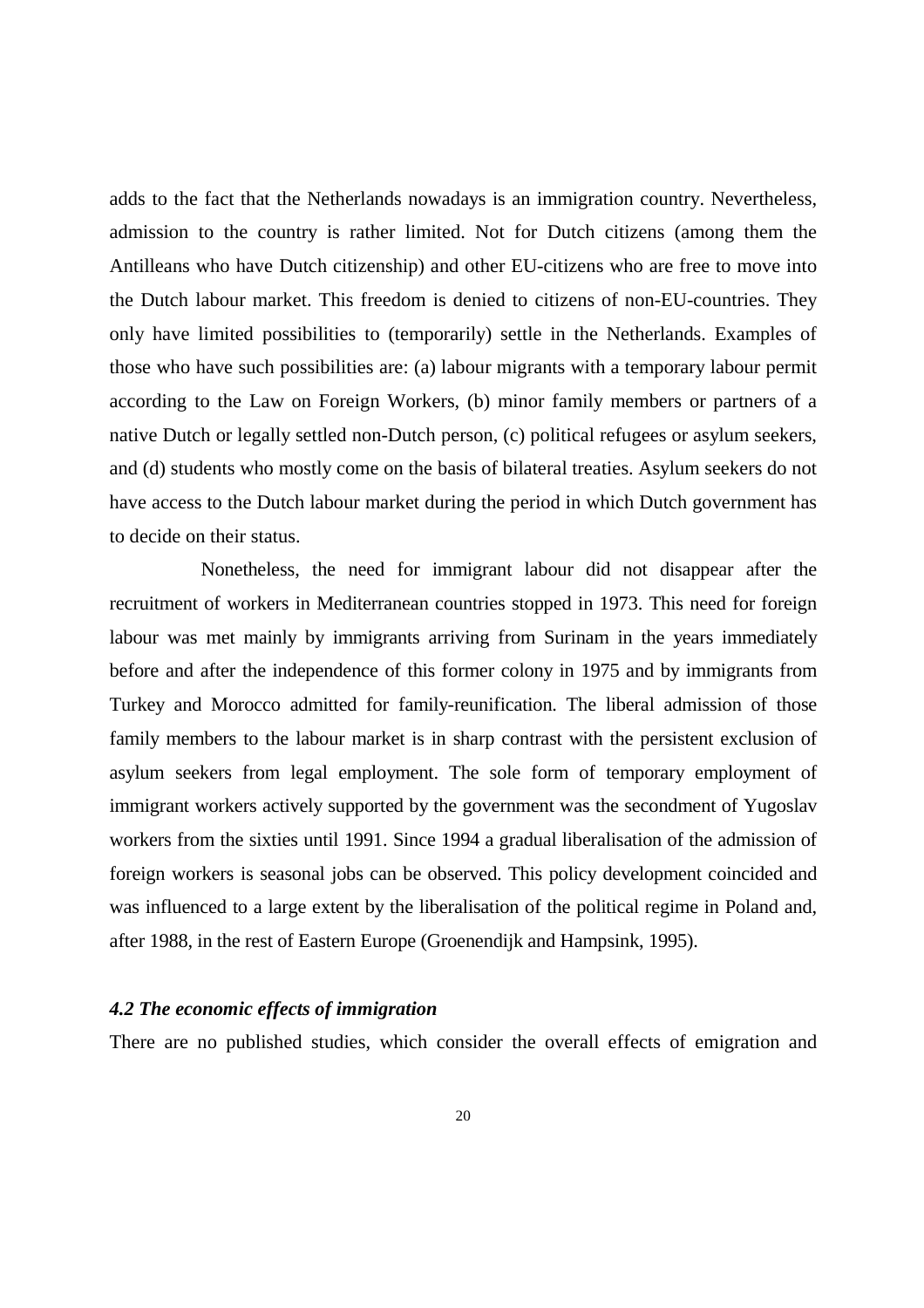immigration on the Dutch economy.<sup>2</sup> There is a study by the Dutch Centraal Planbureau (Bernardt, 1993) that presents information about the use of the social security system by ethnic minorities and their contribution to the Dutch economy. However, there is no estimate of the overall effects. The Dutch Centraal Planbureau has made different scenarios for the future of the world economy from 1990 to 2015. The economic consequences of immigration depend heavily on the economic developments. In the case of a low growth economy the future will bring unemployment for a lot of immigrants. In the case of a high growth economy immigrants are expected to integrate more into the Dutch labour market. The differences in the labour market position are related to the type of immigrants that are expected to come to the Netherlands. In the low growth scenario most of the immigrants will come from poor countries, while in the high growth scenario most immigrants will come from other rich countries. A study by a consultant group (KPMG, 1994) has similar conclusions with respect to the importance of economic growth on the labour market position of immigrants.

### *4.3 Integration policy*

The Dutch policy with respect to immigrants changed over time, as the interpretation of immigration flows changed. Until the mid-1970s immigrants, especially those hired for labour market reasons in the 1960s were expected to return to their home country. It was the arrival of large numbers of Surinamese in the mid-1970s that caused a change in attitude. The initial policy towards immigrants was based on the idea that ethnic minorities should have the opportunity to participate fully in Dutch society but would not be asked to diverge too much from their own culture. This would enable the immigrants to return to their country of origin if they desired. Early 1980s there was a growing awareness that most immigrants did not return to their home country but stayed in the

 $2$  In an internal paper from the Dutch Ministry of Well-being, Health and Culture (Sociaal en Cultureel Planbureau (1988) some estimates are presented with respect to the use by immigrants of government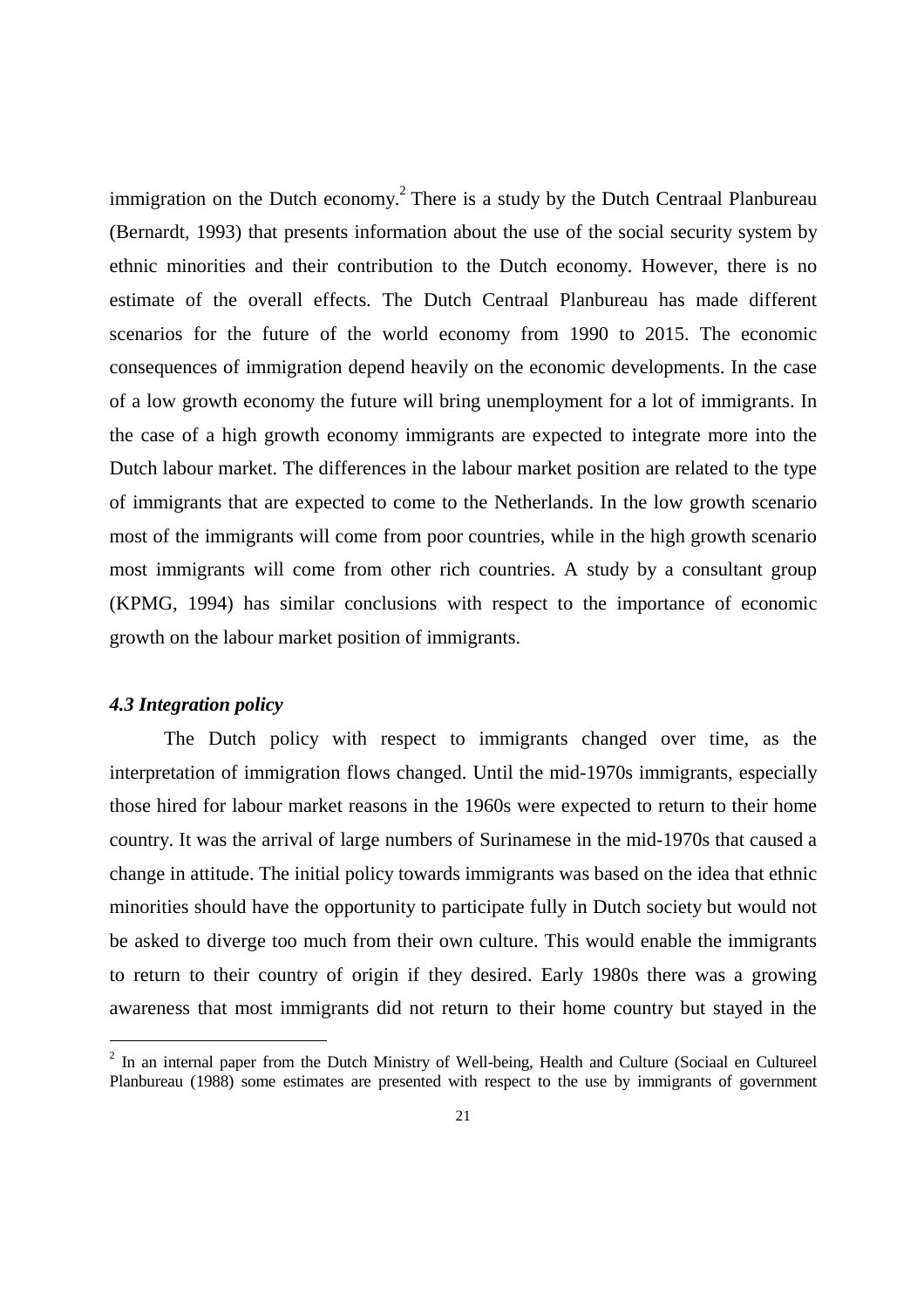Netherlands. This shifted the focus of government policy to the integration of immigrants into Dutch society. The main ways to advance this integration were: (1) further the emancipation and participation of ethnic minorities in Dutch society, (2) prevent discrimination, and (3) diminish social and economic differences. Discrimination was legally prohibited, and laws were enacted to give minorities more equality and protection in such areas as suffrage and civil service employment. However, most emphasis was placed on the third goal of diminishing social and economic inequality, and the government became more concerned with ensuring equal access to the benefits of the welfare state. It was in this period that specific measures were chosen to achieve the goals of the integration policy.

 In reaction to political developments (a growing support for right-wing movements in the larger cities) and as a consequence of cost-calculations the Dutch government gradually abandoned the strategy of special targeted policies, in favour of emphasising universal, general policies. From that moment on special programmes for minorities were intended to supplement general policy measures. When in the early 1990s the Dutch government realised that migrants not only stayed in the Netherlands, but also kept coming; it started to emphasise policies oriented towards settling in newcomers in the Dutch society. Although these are by their character specific policies, the main idea remained that ethnic minorities had to profit from general policy measures.

 Defenders of special programmes point out that the social position of ethnic minorities in the Netherlands is still very tenuous, particularly with regard to their labour market position. As we have shown, the unemployment rates of ethnic minorities are still much higher than those of native Dutch people. Equity of labour market chances is still far away.

j

budgets on education, unemployment benefits et cetera. However, this exercise was never published.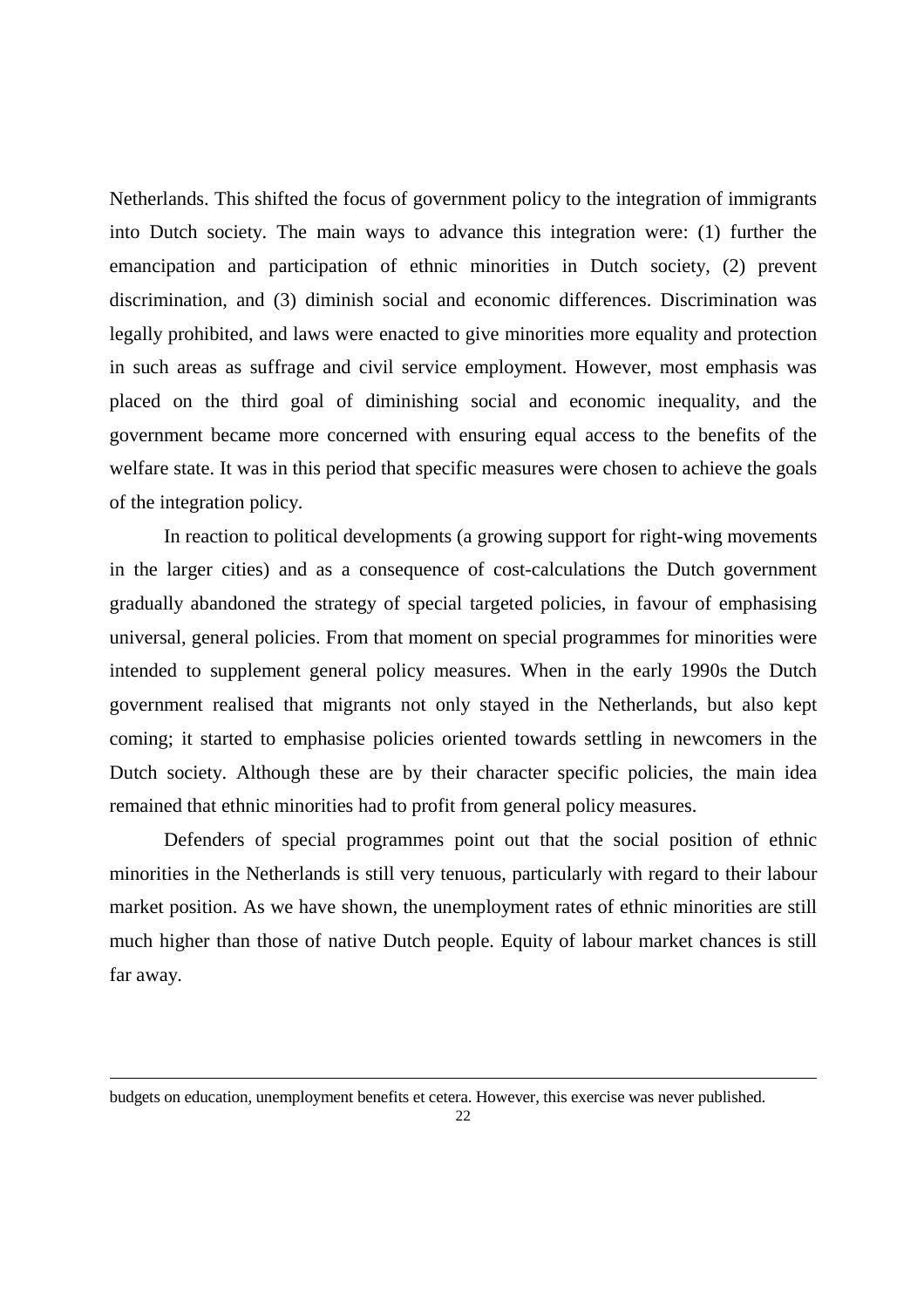### **5. CONCLUSIONS**

Ethnic minorities in the Netherlands have a disadvantaged socio-economic position. Data on educational achievements, labour market position, income and housing illustrates their relatively unfavourable situation. Migration characteristics, connected with language problems of immigrants and their restricted knowledge of the receiving society, help explain this situation. This implies that next generations, the children and grandchildren of those who are the true migrants, will have better chances to integrate into Dutch society. Nevertheless, migration characteristics are not the only relevant explanatory variables. As far as the ethnic minority groups themselves are concerned, cultural aspects, less functional social networks and human capital factors add to the explanation. Furthermore, Dutch society seems to contain some strong impediments to the improvement of the socio-economic position of ethnic minorities too. One may wonder whether these impediments have a temporary character, and therefore might be seen as an anomaly in a modern, meritocratic society. In this view Dutch society, being a "young" immigrant country, needs some time to adapt itself to the presence of relatively large numbers of migrants and their descendants.

To take a position in the discussion on the most effective labour market policy, we recall that the most important lesson from Dutch labour market research seems to be that there is no simple, monocausal explanation for the disadvantaged position of ethnic minorities. Demands factors as well as supply factors and institutional variables determine the labour market position of ethnic minorities. In recent years the labour market in the Netherlands has improved substantially. Labour market participation rates are rising and unemployment rates are declining. In this respect ethnic minority groups are not different from native Dutch workers. However for some minority groups participation is still low and for all minority groups unemployment rates are substantially higher that those of native Dutch workers. The policy implication of this finding is that an improvement of the labour market position of ethnic minorities can not be accomplished by general measures alone.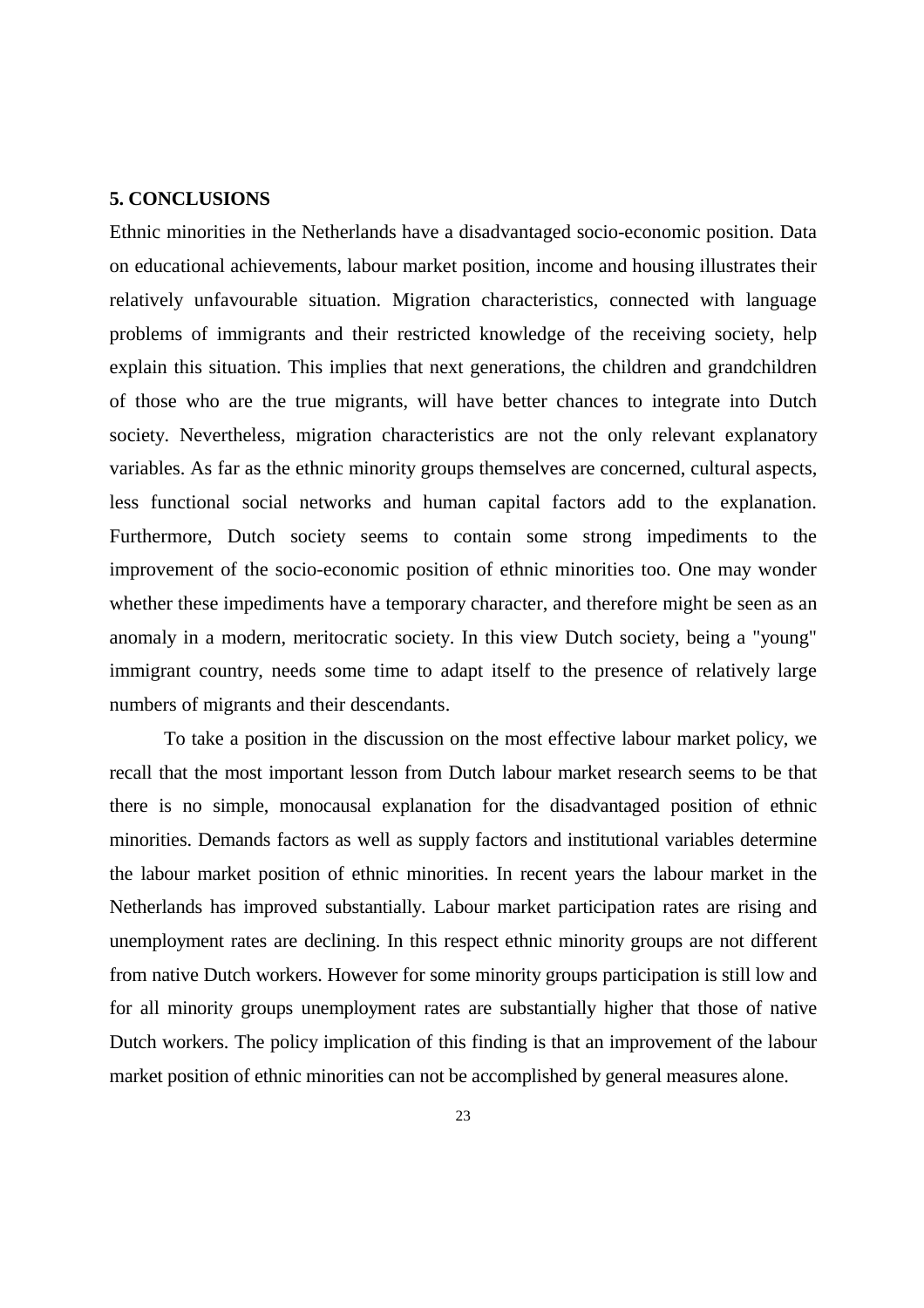### **REFERENCES3**

Bernardt, Y. (1993), *Migratie en de allochtone beroepsbevolking van Nederland, 1990-2015*, (Migration and the immigrant labour force of the Netherlands, 1990-2015) Research Memorandum 100, Centraal Planbureau, Den Haag.

Bovenkerk, F. (1977), Rasdiscriminatie op de Amsterdamse arbeidsmarkt (Racial discrimination in the Amsterdam labour market), in: Van Hoof, J.J. en A. Martens (eds.), *Arbeidsmarkt en ongelijkheid (Labour market and social inequality)*, Boom, Meppel, 58-76.

Bovenkerk, F., M.J.I. Gras and D. Ramsoedh (1995), *Discrimination against migrant workers and ethnic minorities in access to employment in the Netherlands*, International Migration Papers 4, Employment Department, International Labour Office, Geneve.

Dagevos, J.M. (1995), *De rafelrand van de arbeidsmarkt (The loose ends of the labour market)*, Boom, Amsterdam.

Dagevos, J.M. (1998), *Begrensde mobiliteit; over allochtone werkenden in Nederland (Restricted mobility, working ethnic minorities in the Netherlands)*, dissertation Erasmus University Rotterdam.

De Grip, A. (1987), Winnaars en verliezers op de arbeidsmarkt 1981-1985 (Winners and losers in the labour market 1981-1985), in: *Tijdschrift voor Arbeidsvraagstukken (Journal for labour market issues)*, 3, 61-69.

Groenendijk, K. and R. Hampsink (1995), *Temporary employment of migrants in Europe*, University of Nijmegen, Nijmegen.

Hartog, J. and N. Vriend (1989), Post-war international labour mobility: the Netherlands, in: I. Gordon and A.P. Thirlwall (eds.), *European factor mobility, trends and consequences*, Mcmillan, London, 74-94.

Hartog, J. and N. Vriend (1990), Young mediterraneans in the Dutch labour market: a comparative analysis of allocation and earnings, *Oxford Economic Papers*, 42, 379-401.

Heijke, J.A.M. (1986), *Migratie van Mediterranen: economie en arbeidsmarkt (Migration of Mediterraneans: economy and labour market)*, Stenfert Kroese, Leiden/Antwerpen.

Heijke, J.A.M. (1987a), The labour market position of migrants in selected European receiving countries, in: *The future of migration*, OECD, Paris.

Heijke, J.A.M. (1987b), Internationale migratie en bevolkingsstructuur (International migration and

-

 $3$  In parentheses the translation of the Dutch titles.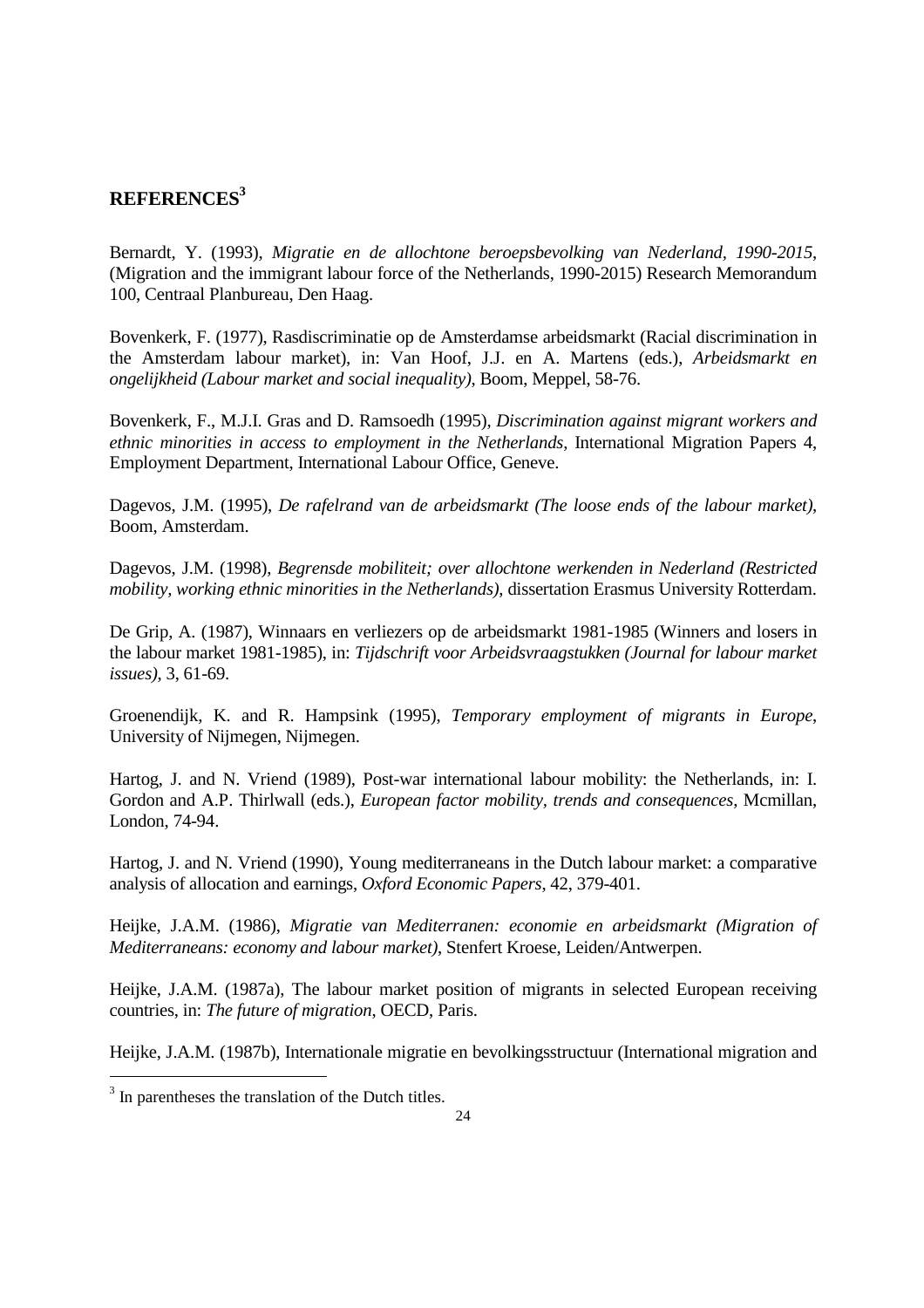the structure of population), in: *Demografische veranderingen en economische ontwikkelingen (Demographic changes and economic development)*, Preadviezen van de Koninklijke Nederlandse Vereniging voor de Staatshuishoudkunde (Pre-advises of the Royal Dutch Society for Economics) Stenfert Kroese, Leiden/Antwerpen, 125-156.

Kee, P. (1993), *The economic status of male immigrants in the Netherlands*, dissertation University of Amsterdam.

KPMG/Bureau voor Economische Argumentatie (1994) *De economische betekenis van minderheden voor de arbeidsmarkt (The economic contribution of minorities to the labour market)*, Hoofddorp.

Martens, E.P., Th. Roelandt and J. Veenman (1991), Ethnic minority children in Dutch education: ethnic stratification, social class and migration, in: the N*etherlands' Journal of Social Sciences*, 27, 92-108.

Merens, J.G.F. and J. Veenman (1992), *Succes en falen bij allochtonen (Success and failure among ethnic minorities)*, Organisation for Strategic Labour Market Research (OSA), The Hague.

Nickell, S. and J.C. van Ours (1999), The Netherlands and the United Kingdom: A European Unemployment Miracle?, *Economic Policy*, forthcoming.

Niesing, W. (1993), *The labor market position of ethnic minorities in the Netherlands*, dissertation Erasmus University Rotterdam, Rotterdam.

Niesing, W., B.M.S. van Praag and J. Veenman (1994), The unemployment of ethnic minority groups in the Netherlands, *Journal of Econometrics*, 61, 173-196.

Niesing, W. and J. Veenman (1990), Achterstand en achterstelling op de arbeidsmarkt (Deficits and discrimination in the labour market), in: Veenman, J. (ed.), *Ver van Huis. Achterstand en achterstelling bij allochtonen (Far from Home, deficits among and discrimination towards ethnic minorities)*, Wolters-Noordhoff, Groningen, 41-69.

Sociaal en Cultureel Planbureau (1988), *Kosten van de aanwezigheid van etnische groepen in de periode 1987-2000 (Costs of the presence of ethnic groups in the period 1987-2000)*, Internal paper Ministry of Well-being, Health and Culture, Rijswijk.

Thurow, L.C. (1975), Generating inequality, Basic Books, New York.

Van Dugteren, F. (1993), *Woonsituatie minderheden, Achtergronden en ontwikkelingen 1982-1990 en vooruitzichten voor de jaren negentig (Housing conditions among ethnic minorities, Backgrounds and developments 1982-1990 and prospects for the Nineties)*, VUGA, Rijswijk.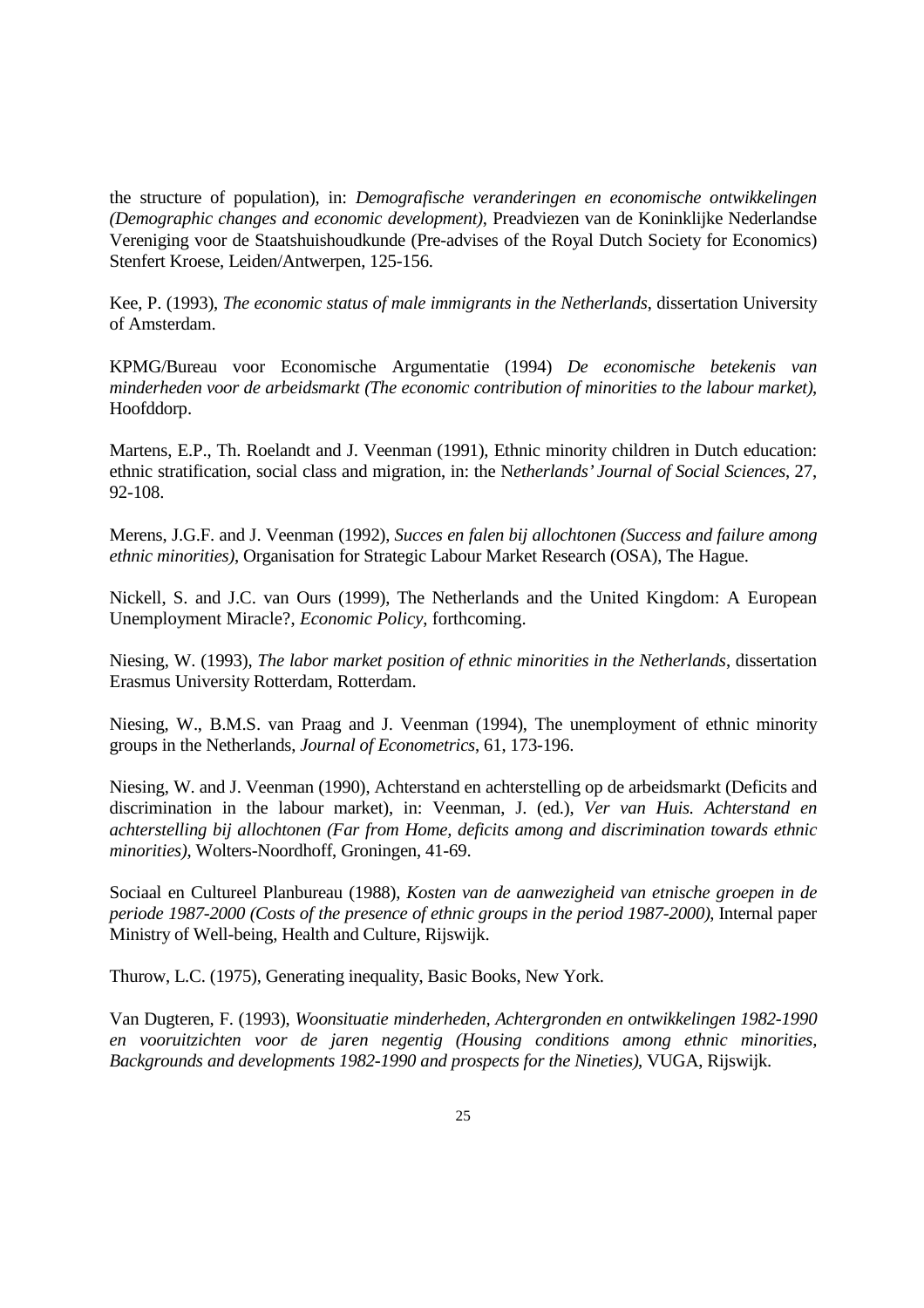Veenman, J. (1990), *De arbeidsmarktpositie van allochtonen in Nederland, in het bijzonder van Molukkers (The labour market position of ethnic minorities, particularly Moluccans)*, Wolters-Noordhoff, Groningen.

Veenman, J. (1995), *Onbekend maakt onbemind, Selectie van allochtonen op de arbeidsmarkt (Unknown and unloved, The selection of ethnic minorities in the labour market)*, Van Gorcum, Assen.

Veenman, J. (1998), *Buitenspel, Over langdurige werkloosheid onder etnische minderheden (Offside, A treatise on long-term unemployment among ethnic minorities)*, Van Gorcum, Assen.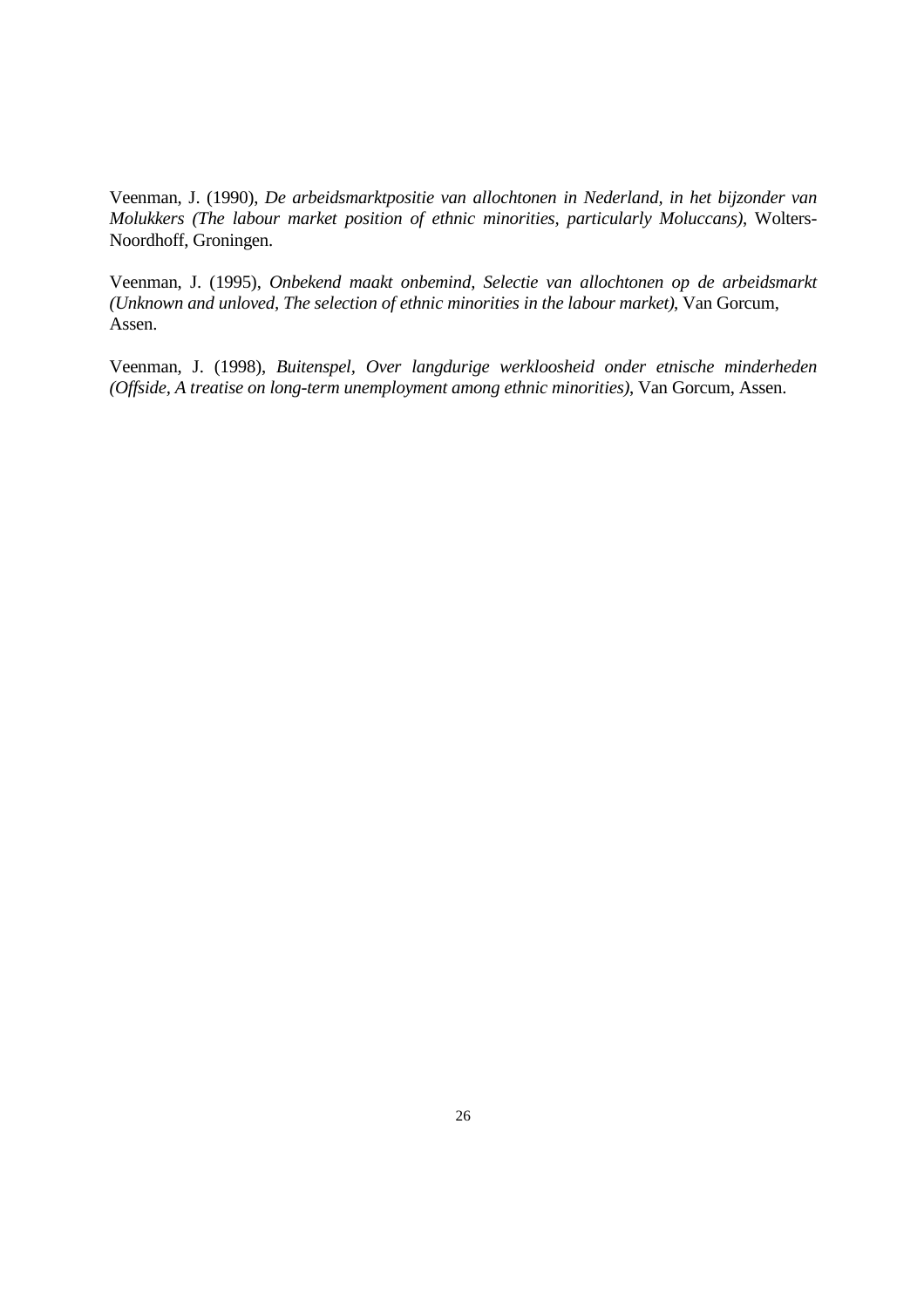|                     | 1900-1940 | 1946-1963 | 1964-1975 | 1976-1995 |
|---------------------|-----------|-----------|-----------|-----------|
| <b>Births</b>       | 174       | 241       | 225       | 184       |
| Deaths              | 80        | 83        | 106       | 123       |
| Birth surplus       | 94        | 158       | 119       | 61        |
| Immigration         | 39        | 53        | 83        | 94        |
| Emigration          | 38        | 60        | 60        | 59        |
| Immigration surplus |           | $-7$      | 23        | 35        |
| Population growth   | 95        | 151       | 142       | 96        |
| Migration           | 406       | 474       | 637       | 580       |

### **Table 1 Population growth and migration in the Netherlands; 1900-1995 (1000/year)**

Source: Netherlands Central Bureau of Statistics

### **Table 2 Unemployment rates (registered unemployed as % of labour force) and nonemployment rates (employed as % of working age population)**

|        |     |     |     | Unemployment rates Non-employment rates |                               |      |
|--------|-----|-----|-----|-----------------------------------------|-------------------------------|------|
|        |     |     |     |                                         | 1990 1995 1998 1990 1995 1997 |      |
|        |     |     |     |                                         |                               |      |
| Total  | 59. | 7.0 | 4.0 |                                         | 44.8 42.2 39.4                |      |
| Male   | 5.4 | 64  | 3.5 | 28.9                                    | 28.4                          | 26.2 |
| Female | 6.8 | 81  | 4.7 |                                         | 61.2 56.5 53.0                |      |

Source: Netherlands Central Bureau of Statistics

# Table 3 Educational attainment of pupils by immigrant status (19-30 years; % of total)<sup>a)</sup>

|                                 | Primary | Secondary |     |     |     |     | Intermediate Higher University | Total |
|---------------------------------|---------|-----------|-----|-----|-----|-----|--------------------------------|-------|
|                                 |         | Voc       | Gen | Voc | Gen | Voc |                                |       |
| Turks                           | 15      | 22        | 34  | 11  | 12  |     |                                | 100   |
| Moroccans                       | 17      | 22        | 28  | 16  | 12  | 3   | $\mathcal{D}_{\mathcal{L}}$    | 100   |
| Surinamese                      | 8       | 16        | 18  | 17  | 20  | 8   | 12                             | 100   |
| Antilleans                      |         | 15        | 14  | 14  | 8   | 18  | 23                             | 100   |
| Native Dutch 7<br>$\sim$ $\sim$ |         | 6         | 13  | 9   | 21  |     | 28                             | 100   |

<sup>a)-</sup> Voc = vocational, Gen = general

Source: ISEO, Survey social position ethnic minorities, 1994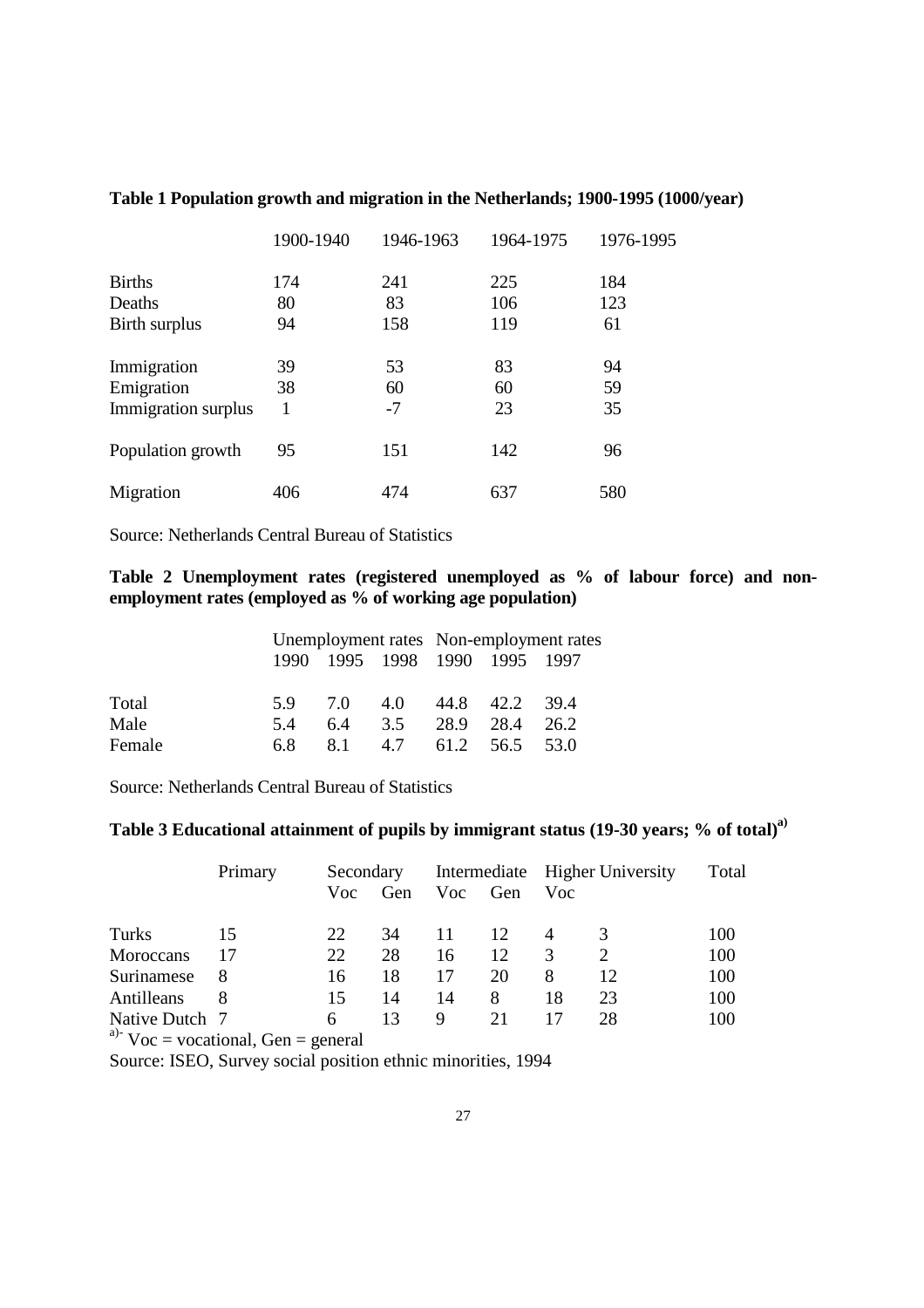### **Table 4 Labour market participation by immigrant status (15-65 years; participants as a percentage of population)**

|              | Total |      |      | Males |      |      | Females |      |      |
|--------------|-------|------|------|-------|------|------|---------|------|------|
|              | 1990  | 1994 | 1997 | 1990  | 1994 | 1997 | 1990    | 1994 | 1997 |
|              |       |      |      |       |      |      |         |      |      |
| Turks        | 48    | 42   | 45   | 65    | 59   | 64   | 28      | 23   | 24   |
| Moroccans    | 37    | 40   | 44   | 54    | 54   | 58   | 14      | 23   | 24   |
| Surinamese   | 54    | 60   | 66   | 61    | 68   | 71   | 46      | 53   | 61   |
| Antilleans   | 55    | 56   | 57   | 64    | 72   | 67   | 48      | 43   | 49   |
| Native Dutch | 60    | 63   | 66   | 75    | 76   | 77   | 44      | 48   | 52   |

Source: Netherlands Central Bureau of Statistics

### **Table 5 Registered unemployment by immigrant status (15-65 years; registered unemployed as a percentage of total labour force)**

|              | Total |      |      | Males |      |      | Females |      |      |
|--------------|-------|------|------|-------|------|------|---------|------|------|
|              | 1990  | 1994 | 1997 | 1990  | 1994 | 1997 | 1990    | 1994 | 1997 |
|              |       |      |      |       |      |      |         |      |      |
| Turks        | 34    | 36   | 31   | 36    | 36   | 30   | 28      | 36   | 36   |
| Moroccans    | 35    | 31   | 22   | 21    | 22   | 21   | 39      | 20   | 15   |
| Surinamese   | 18    | 18   | 13   | 19    | 19   | 12   | 16      |      | 14   |
| Antilleans   | 22    | 30   | 24   | 19    | 28   | 16   | 26      | 33   | 31   |
| Native Dutch | 5.    | 6    | 4    | 4     | 6    | 4    | 6       |      | h    |

Source: Netherlands Central Bureau of Statistics

### **Table 6 Job levels of employed workers by immigrant status (15-65 years)**

|                | Very simple<br><b>Tasks</b> | tasks | Simple Medium<br>level job | High level<br>job | Scientific<br>activities | Total |
|----------------|-----------------------------|-------|----------------------------|-------------------|--------------------------|-------|
| Turks          | 36                          | 33    | 25                         | 6                 |                          | 100   |
| Moroccans      | 40                          | 30    | 25                         | 5                 |                          | 100   |
| Surinamese     | 19                          | 35    | 34                         | 11                | 2                        | 100   |
| Antilleans     | 16                          | 24    | 37                         | 19                | 4                        | 100   |
| Native Dutch 7 |                             | 27    | 35                         | 24                |                          | 100   |

Source: ISEO, Survey social position ethnic minorities, 1994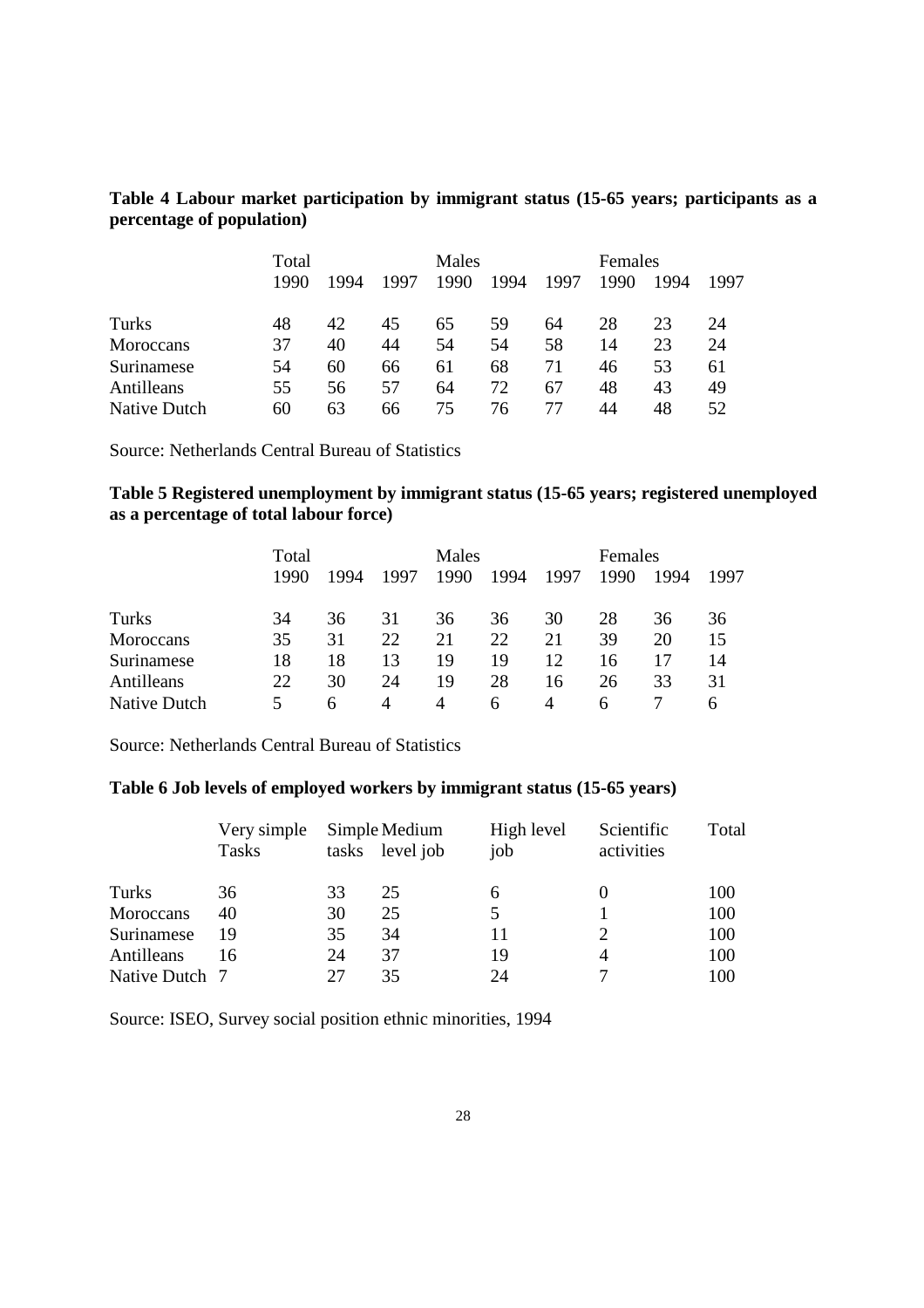### **Table 7 Workers who have taken courses to improve internal mobility by immigrant status (% of employed heads of households)**

|                     |    | Males Females |  |
|---------------------|----|---------------|--|
| Turks               | 21 |               |  |
| Moroccans           | 14 |               |  |
| Surinamese          | 57 | 51            |  |
| Antilleans          | 66 | 43            |  |
| <b>Native Dutch</b> | 57 | 34            |  |

Source: ISEO, Survey social position ethnic minorities, 1994

### **Table 8 Promotions and promotion opportunities by immigrant status (% of employed heads of households)**

|              | Males<br>Promotion | Promotion<br>Opportunities | Females<br>Promotion | Promotion<br>opportunities |  |
|--------------|--------------------|----------------------------|----------------------|----------------------------|--|
| Turks        | 22                 | 20                         | $\bullet$            | ٠                          |  |
| Moroccans    | 20                 | 23                         | ٠                    | ٠                          |  |
| Surinamese   | 52                 | 58                         | 23                   | 39                         |  |
| Antilleans   | 44                 | 51                         | 38                   | 55                         |  |
| Native Dutch | 57                 | 50                         | 42                   | 52                         |  |

Source: ISEO, Survey social position ethnic minorities, 1994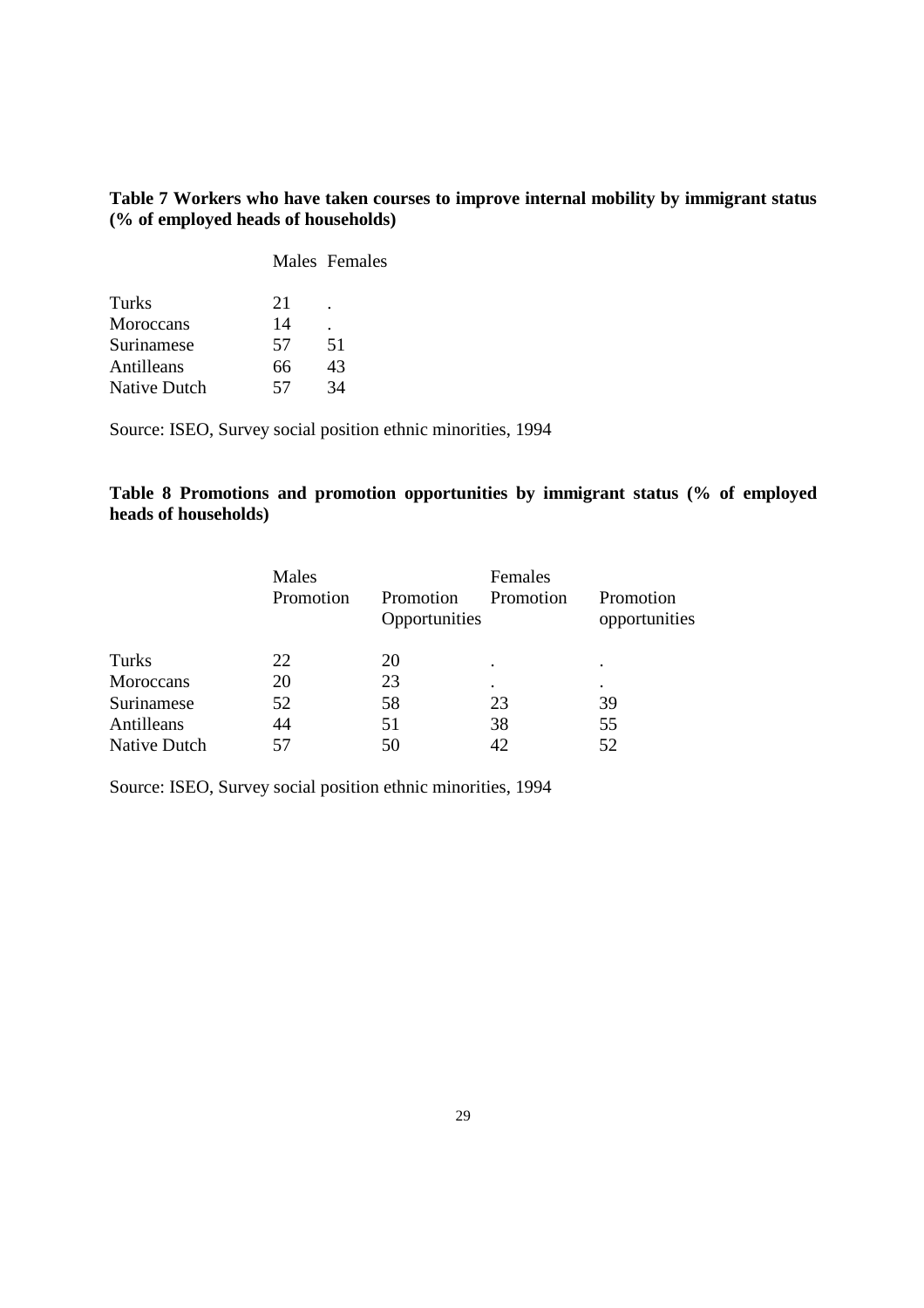



Source: Netherlands Central Bureau of Statistics **Figure 2 Immigration surplus in the Netherlands, 1900-1997 (1000)** 





Source: Netherlands Central Bureau of Statistics